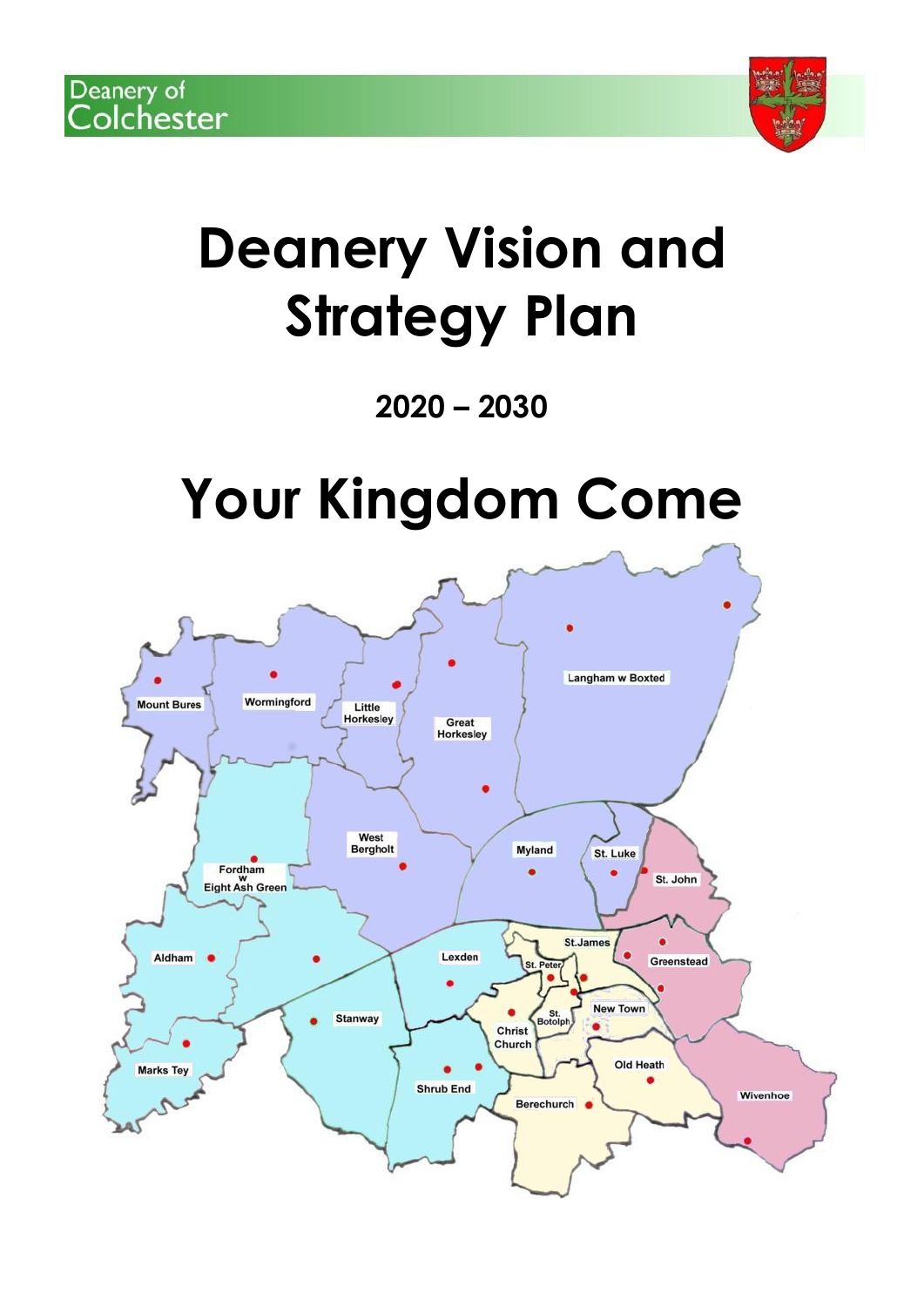## **Table of Contents**

| 1. |     |                                                 |  |
|----|-----|-------------------------------------------------|--|
| 2. |     |                                                 |  |
|    | 2.1 |                                                 |  |
|    | 2.2 |                                                 |  |
| 3. |     |                                                 |  |
| 4. |     | Gospel imperatives, commitments and priorities5 |  |
|    | 4.1 |                                                 |  |
|    | 4.2 |                                                 |  |
|    |     |                                                 |  |
|    | 5.1 |                                                 |  |
|    | 5.2 |                                                 |  |
|    | 5.3 |                                                 |  |
|    |     |                                                 |  |
|    | 6.1 |                                                 |  |
|    | 6.2 |                                                 |  |
|    | 6.3 |                                                 |  |
| 7  |     |                                                 |  |
|    | 7.1 |                                                 |  |
|    | 7.2 |                                                 |  |
|    | 7.3 |                                                 |  |
| 8  |     |                                                 |  |
|    | 8.1 |                                                 |  |
|    | 8.2 |                                                 |  |
|    | 8.3 |                                                 |  |
| 9  |     |                                                 |  |
|    | 9.1 |                                                 |  |
|    | 9.2 |                                                 |  |
|    | 9.3 |                                                 |  |
|    | .20 |                                                 |  |

## **Appendices**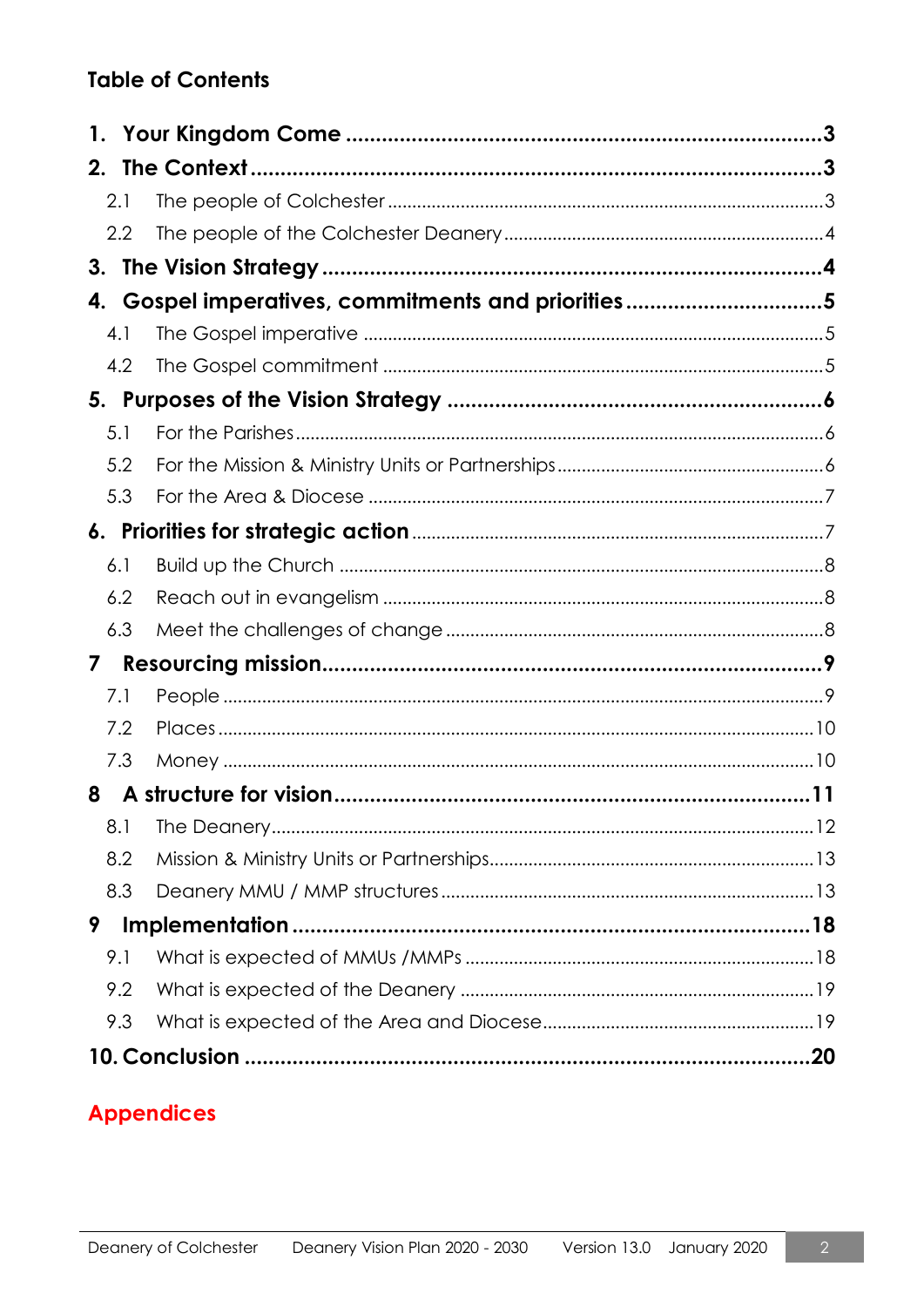**We are** 31 worshipping communities within the Borough of Colchester, with ministries ranging from the town centre and a Bishop's Mission Order, through urban and suburban settings to very rural villages.

**Our passion is Jesus.** We are passionate about proclaiming and living out God's love for all people.

**Our aspiration** is to be a transforming presence in every community, open and welcoming to everyone, and serving all people.

**Our resources** are faithful people, prayer and worship, visionary leadership and liberating gifts.

**Our Vision and Strategy Plan** shows how we plan to build up the Church, spreading the Good News of Jesus with his living word in our dynamic setting.

## <span id="page-2-0"></span>**1. Your Kingdom Come**

Jesus taught us to pray that His will for the world, including the Church, be done here on earth as it already is in heaven.

Jesus appointed, commissioned and commanded all who believe in him to continue his work of worship, ministry and mission, and has provided the driving force of the Holy Spirit in whom the Church will grow and be transformed.

The Rt Revd Stephen Cottrell reminds us, "If the Church – and by Church I mean the baptised, saved people of God nourished by word and sacrament and kindled by the Spirit – is to be the sign, foretaste and herald of the kingdom, and if the arena where we must live out this vocation is the world - then we must be transformed. Our priorities, our energies, our finances, our governance, even the things we pray for, must be realigned and reignited so that the Church can be God's Transforming Presence in and for the world."

## <span id="page-2-1"></span>**2. The Context**

#### <span id="page-2-2"></span>**2.1 The people of Colchester**

The Borough of Colchester is one of the most diverse areas in the Diocese, with significant urban, suburban and rural areas. The population is currently approximately 190,000, and is planned to rise at around 3,000 per annum over the next decade. Demographics show that an ageing population in some areas is being countered by the arrival of younger people into the new housing. This growth therefore brings challenges, with notable pressure on healthcare services, school places, local facilities and transport links.

There are areas of significant social need evidenced, for instance, by increased use of Colchester FoodBank, services to the homeless and those in debt; and the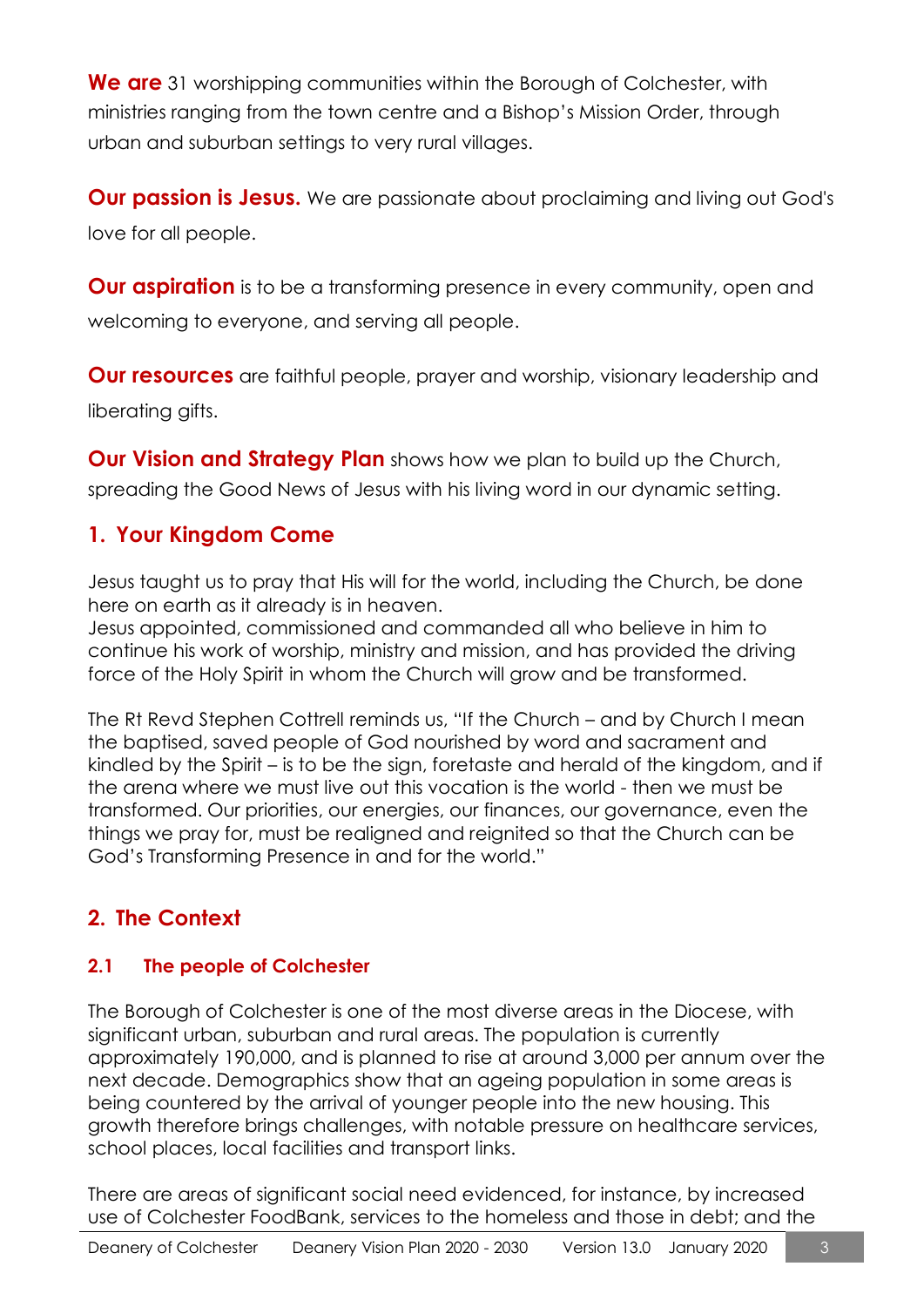rapid population growth brings the task of developing community cohesion. The Church is active in all these areas, and has the will to achieve more.

#### <span id="page-3-0"></span>**2.2 The people of the Colchester Deanery**

The Deanery comprises 54% of the Borough's geographical area but 75% of the people. The current Deanery population of 143,000 is set to rise to 170,000 within ten years, as almost all the forecast growth in the Borough is to be in new developments within our Deanery.

We are bordered by largely rural parishes in the Deanery of Hinckford to our west, Witham to our south and Harwich to the east; to the north is the Diocese of St. Edmundsbury & Ipswich, and we border the Borough of Tendring to our east. There are plans for large Garden Villages on our east and west, so it is important that we work closely with our neighbouring Deaneries.

The Deanery includes the A&E hospital for North Essex, a mainline rail link to London and a historic town centre; Colchester Garrison; Essex University; two colleges; 9 secondary schools (including an RC school) and 40 primary schools of which 10 are CofE Aided or Controlled.

We are 31 worshipping communities in 24 Parishes & a BMO (Bishop's Mission Order) & four Chaplaincies (Hospital, Hospice, Army and University) with 2,450 members currently led by 18 Stipendiary ministers supported by 5 SSMs and 18 Licensed Lay Ministers.

## <span id="page-3-1"></span>**3. The Vision Strategy**

Our vision strategy seeks to enable each church and community:

- to be built up in every way numerically and spiritually, in capability, strength, confidence and dependence on God;
- to reach out evangelistically:
- and to develop new worshipping communities within new living communities in this rapidly expanding Deanery.

The values that shape this strategy are:

- We recognise the diversity of available ordained and lay ministry (full-time, part-time; stipendiary, self-supporting; locally or nationally deployed; pioneer, strategic leader and/or parson; Church Army Officer, Reader, Pastoral Assistant, Evangelist etc.)
- We recognise that the church is called to serve God's mission. This includes pastoral care for church members and the wider community together with the development of worshipping, witnessing and serving congregations which are turned outwards towards others.
- We wish to enable opportunities and new developments in ministry and mission to be supported alongside existing forms of church ministry.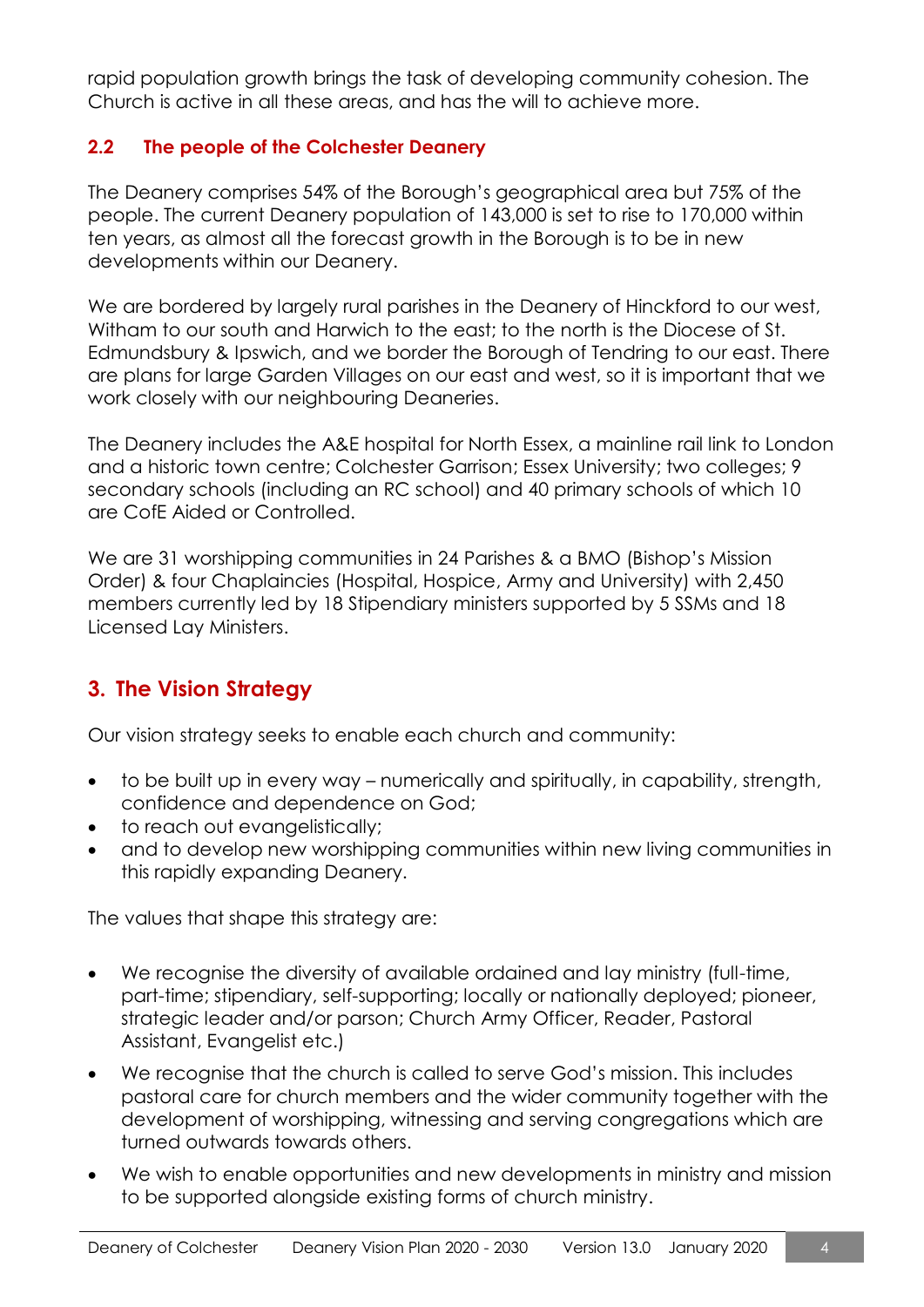- We are committed to sustaining healthy communities, congregations and ministers through appropriate leadership and collaboration.
- We recognise and affirm the 'plural' and 'singular' nature of Christian leadership, mission and ministry.
- To do this in the context of churches working together collaboratively where mission and ministry are realised through strong partnerships and agreed mission priorities set down in a locally devised plan.

## <span id="page-4-0"></span>**4. Gospel imperative and commitments**

#### <span id="page-4-1"></span>**4.1 The Gospel imperative**

Our Lord Jesus' Great Commission could not be clearer. It is the Church's mission; and to ensure that we continue His mission in accordance with His command, we have based our Vision on *principles* of commitment and *priorities* for strategic action.

#### <span id="page-4-2"></span>**4.2 The Gospel commitment**

We acknowledge that working together for growth will mean different things to Parishes in different locations, with different mission and ministry priorities, of varying sizes and experience. These commitments reflect the values by which we can share a collaborative concern for all our Parishes. We commend them as part of the ongoing conversation between parishes in the formation process.

#### **a) Commitment to a mutual flourishing within the Church in its great variety as the Body of Christ** (Philippians 2.1-5)

That every parish in the deanery would be part of an MMU/MMP formation and share in the aim of being a transforming presence in every community, open and welcoming to everyone, and serving all people. This being achieved by respecting and valuing the breadth of churchmanship within the Deanery and MMU's, committed to enabling them to flourish within their life and structures.

#### **b) Commitment to support one another in friendship and mutuality** (Luke 12:34)

That in every MMU/MMP there would be a shared desire for friendship, mutual help, encouragement and support of one another, which are practical expressions of our Christian commitment. This being shaped by an attitude of selfless generosity and the heartfelt sharing of treasures together.

#### **c) Commitment to collaboration in mission and ministry** (Matthew 28:19)

That we will seek to work together for the extension of Christ's ministry and the building of His kingdom. We do this through the work of effective evangelism, mission and ministry in deanery, parish and re-imagined structures of MMUs/MMPs.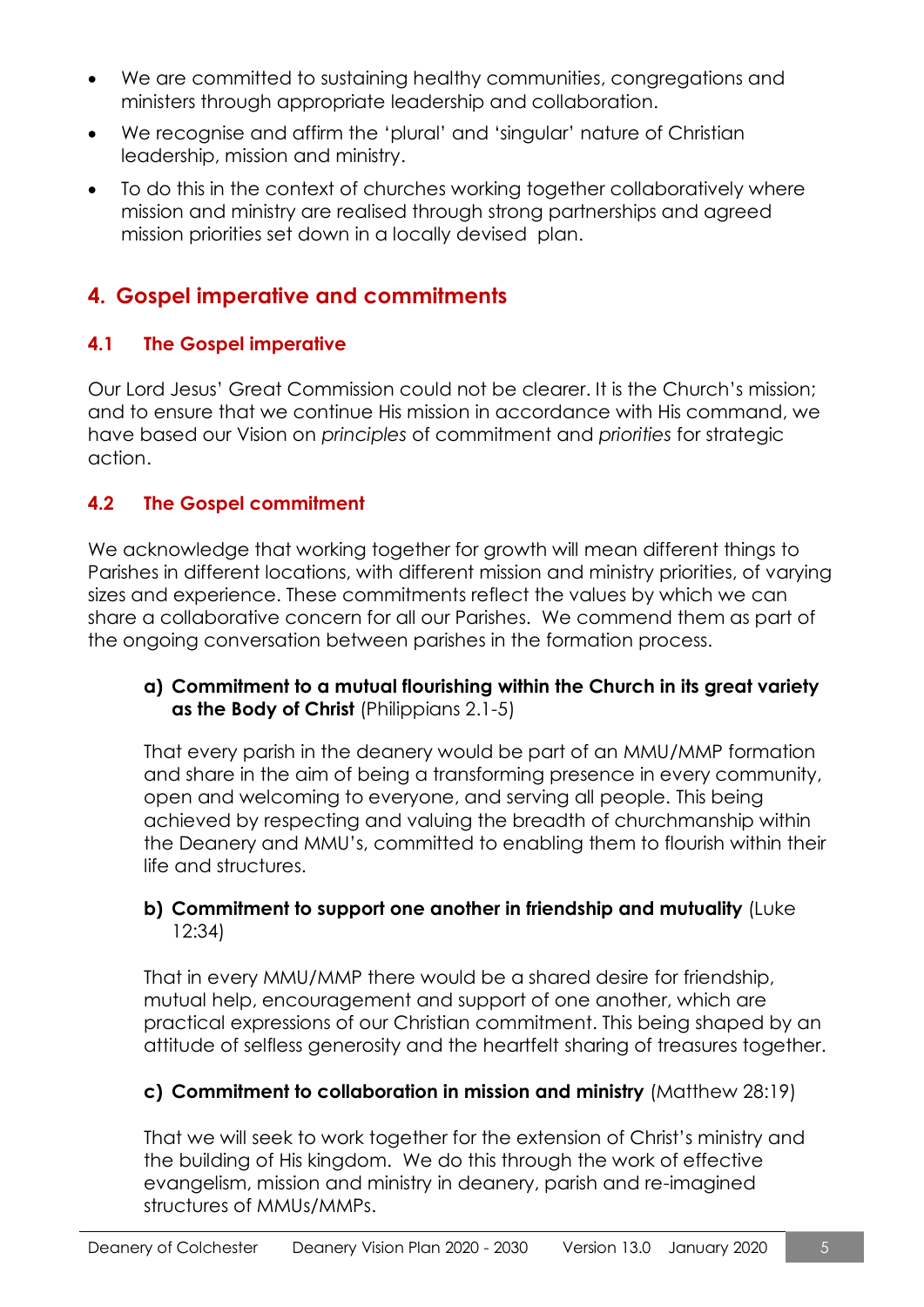#### **d) Commitment to praying together** (Matthew 7:7)

That we would be faithful people in prayer taking opportunity to gather together seeking God's wisdom and vision for the deanery, parishes and MMU/MMP formations of which we are a part.

#### **e) Commitment to love one another as God loves us** (John 13:34-35)

That we would seek to serve one another mindful of Jesus' command to love in a way that enables us to authentically celebrate the diversity of the church and its purpose to share the gospel with all people.

## <span id="page-5-0"></span>**5. Purposes of the Vision Strategy**

Traditionally, Our Parishes have held a vision for mission within the unique context where they are placed, and there is an increasing commitment to working together with their neighbours. The vision strategy seeks to encourage those linkings by engaging the parishes with the need to re-imagine ministry by developing new missional working structures under the diocesan strategy 'Transforming Ministry . These are known as Mission and Ministry Units or Partnerships (MMUs/MMPs) formed as an effective way of working in partnership for the Gospel to achieve more together than they could apart.

#### <span id="page-5-1"></span>**5.1 For the Parishes**

The Parish is the point at which the Church meets the local population, where Christians serve the Lord and the community in the love with which He has blessed them. Every Parish has access to all it requires for its ministry to be effective.

However, across the Deanery there are imbalances or shortages of Ordained and Lay leaders; of trained workers; of skills of various kinds, There is financial fragility. The number of vocations to Ordained ministries is growing, and new Lay leaders are being trained; but evidentially it remains true that some Parishes have been unable to do what they believe God has called them to do. The deanery strategy seeks to engage with parishes with the need to re-imagine ministry by developing new missional working structures under the diocesan strategy 'Transforming Ministry These are known as Mission and Ministry Units or Partnerships (MMUs/MMPs) formed as an effective way of working in partnership for the Gospel.

#### <span id="page-5-2"></span>**5.2 For the Mission & Ministry Units or Partnerships**

MMUs/MMPs are to be:

- a group of Parishes located in a defined geographical area
- with a vision to serve a diverse community with a wide range of ministries and various expressions of worship
- working collaboratively with the parishes in the MMU/MMP and other denominations and agencies in the locality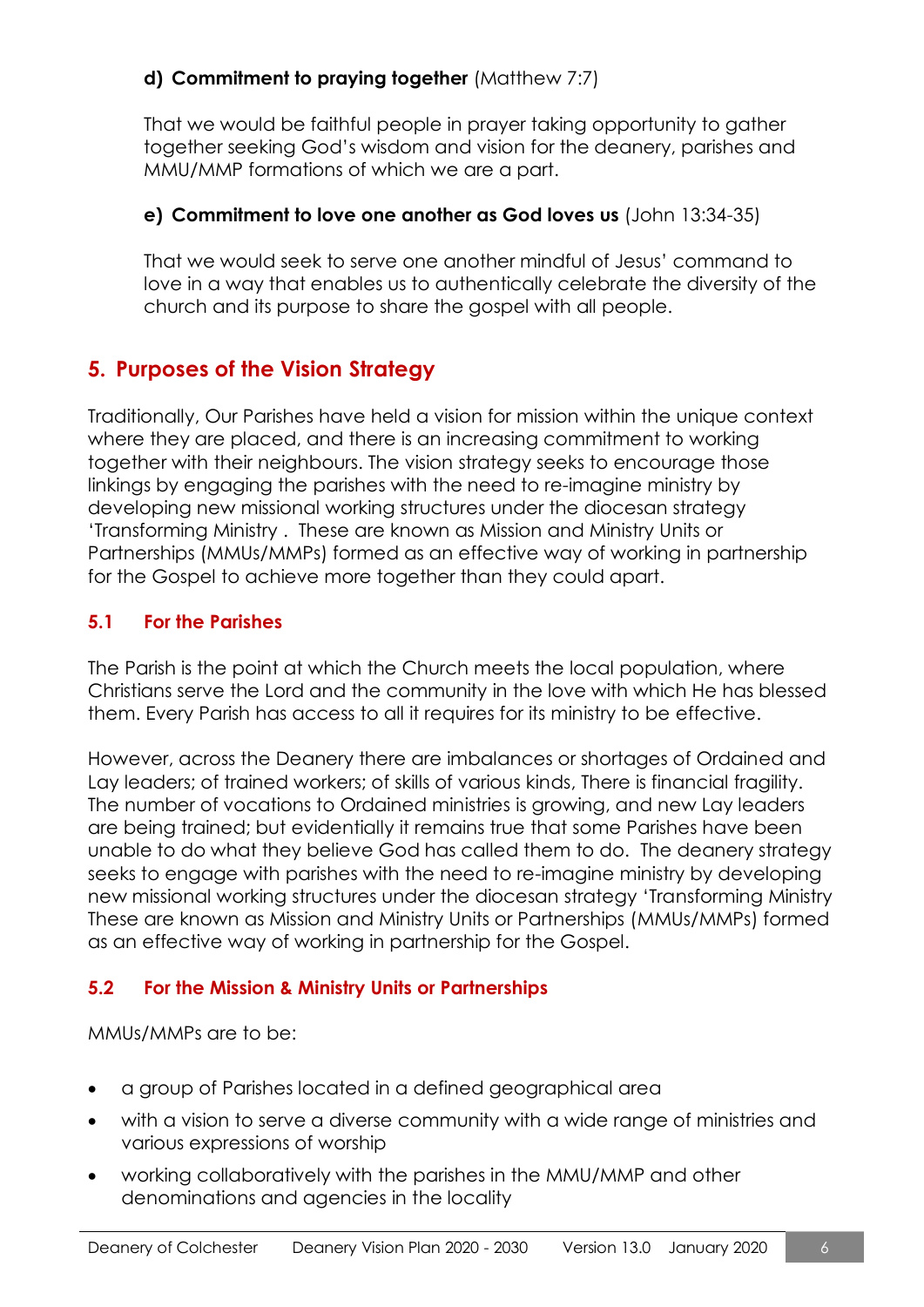- with each Parish having appropriate leadership
- where people, other resources and financial commitments can be deployed by agreement within the MMU/MMP
- and where mission is sustainable within available resources.

It is hoped that all parishes will realise the opportunity to be included in MMU/MMP formations regardless of tradition, spirituality or theological position. However, the deanery recognises that in some cases parishes will seek a more 'associate' role within the MMU/MMP. In either case it is the desire that 'every' Parish has the assurance of local contact and support.

Our strategy is that there will be four MMUs/MMPs, each serving a geographical segment of the Deanery with a locally devised mission and ministry vision plan, presenting a wide range of Christian expression in worship, ministry and outreach which is uniquely relevant to their setting.

The Deanery's tasks are to provide an effective enabling framework for each MMU/MMP offering guidance as appropriate, co-ordinating matters across MMUs/MMPs, and representing and supporting them at Deanery level and higher to ensure that the needs revealed in the MMU/MMP Vision documents are met.

### <span id="page-6-0"></span>**5.3 For the Area & Diocese**

Our Bishops and their Diocesan and Area teams require a clear, co-ordinated vision for MMUs/MMPs and the Deanery, linking to Diocesan strategies, affirming needs and recognising constraints.

We must make a strong and fair case for resourcing the MMUs/MMPs with people, training, money and other support, with an understanding of the ways in which the communities, Deanery and MMUs/MMPs are expected to change and develop over the ten years of the Plan.

## <span id="page-6-1"></span>**6. Priorities for strategic action**

Our plan, essentially underpinned by prayer, is to:

- **build up the Church**, in Spiritual strength and in numbers, so that we are equipped for the work God wants us to do
- **reach out in evangelism**, as Christians and Churches, in new and effective ways to extend God's Kingdom in our communities
- **meet the challenge** of our ever-changing society in new ways, including Pioneer ministry, making sure there is a Christian presence in new communities, and being alert to new opportunities for mission.

It is vital that we progress these three strands together. We cannot wait until we are stronger before addressing the need for development; we must trust the Holy Spirit to equip us and strengthen us as we work.

The proclamation of the Gospel is an urgent imperative, and the need for new ministries is here now.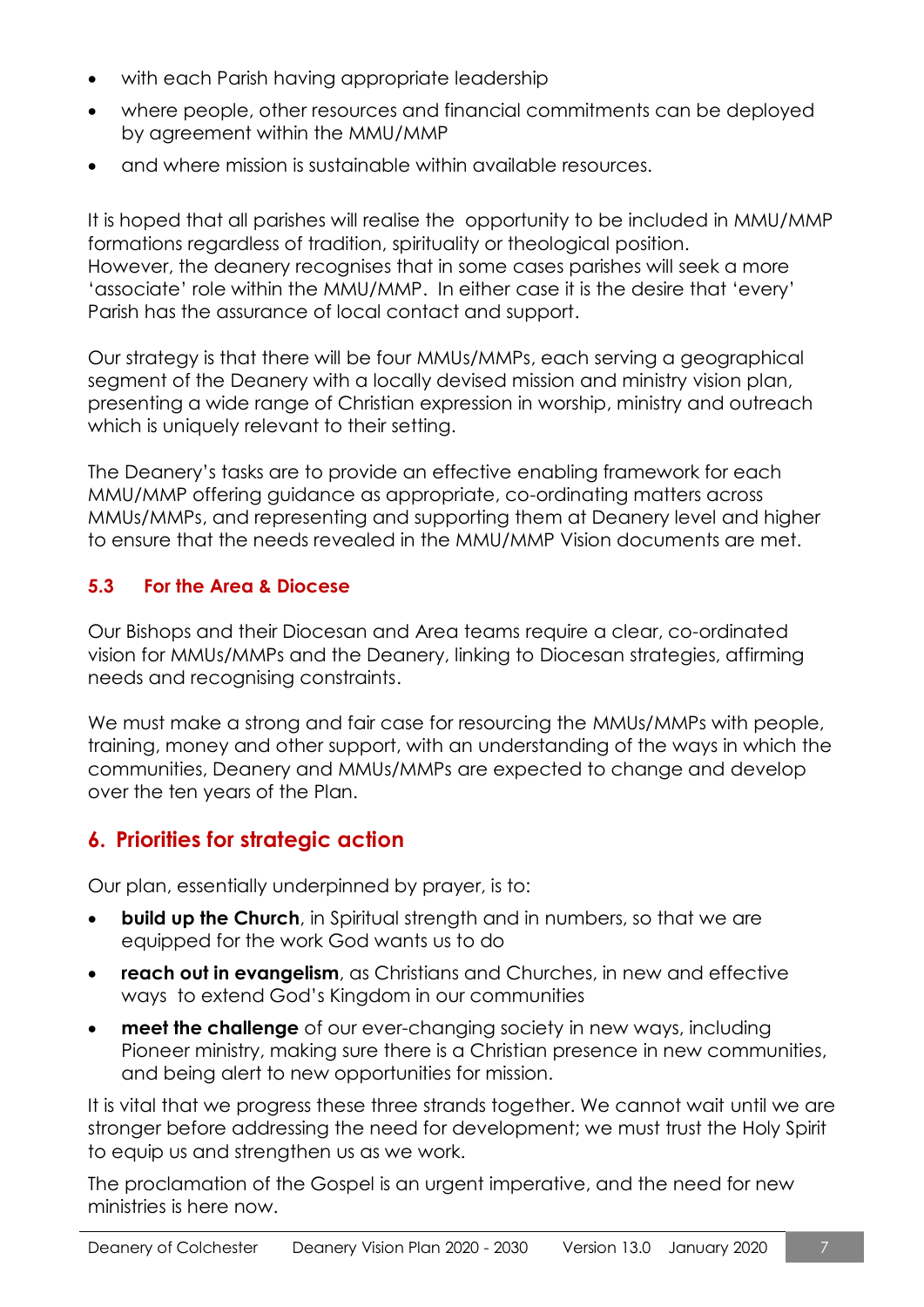#### <span id="page-7-0"></span>**6.1 Build up the Church**

There is much we can do to strengthen the Church, which will require significant focus, attention and action on discernment, discipling and development, in these three ways:

- Make the most of what we have: We are blessed with an amazing number of gifted people who are working hard for the Lord. By being well-organised we can learn from one another, share skills and share tasks, and share all kinds of mutual support. We must use all our resources more imaginatively than ever before.
- Build on what we have: we want to help and disciple people to grow in faith and vocation, by word and sacrament, by training and development, so that each worshipping community becomes stronger.
- Seek out what we don't have: we do this by discerning prayerfully the gifts we need, seeking to develop them within the Parishes, by growing vocations, by sharing our people across the MMUs/MMPs and Deanery, and by seeking resources in partnership with the Area and Diocese. This will include identifying the kind of leaders and ministers who have the skills to help us achieve.

#### <span id="page-7-1"></span>**6.2 Reach out in evangelism**

Our Parishes know, love and care for the communities in which they are set. They also know that there is much that could be done to reach every sector of those communities, such as:

- Inter-generational: a Church and culture reflecting the nature of the Kingdom and community of all ages
- Those in need: including the homeless; refugees; in debt; struggling in mind, body or spirit; the bereaved;
- Unreached: including the lonely, the unconnected, the searching;

Whether they can be best helped by a Parish, an organisation, an agency or a Chaplaincy, our aim is to ensure that everyone can encounter the Lord Jesus through the distinctive presence and outreach of faithful Christians in the Deanery.

#### <span id="page-7-2"></span>**6.3 Meet the challenges of change**

If we are to evangelise effectively, we must plan to reach our changing society and new communities in innovative ways:

- Receive the Lord's vision for mission: praying, reflecting and stepping out in faith
- Pioneering: reaching sectors of the community in new ways
- Planting: building worshipping communities in new developments
- Watching: knowing what's changing in life around us, and responding to the opportunities.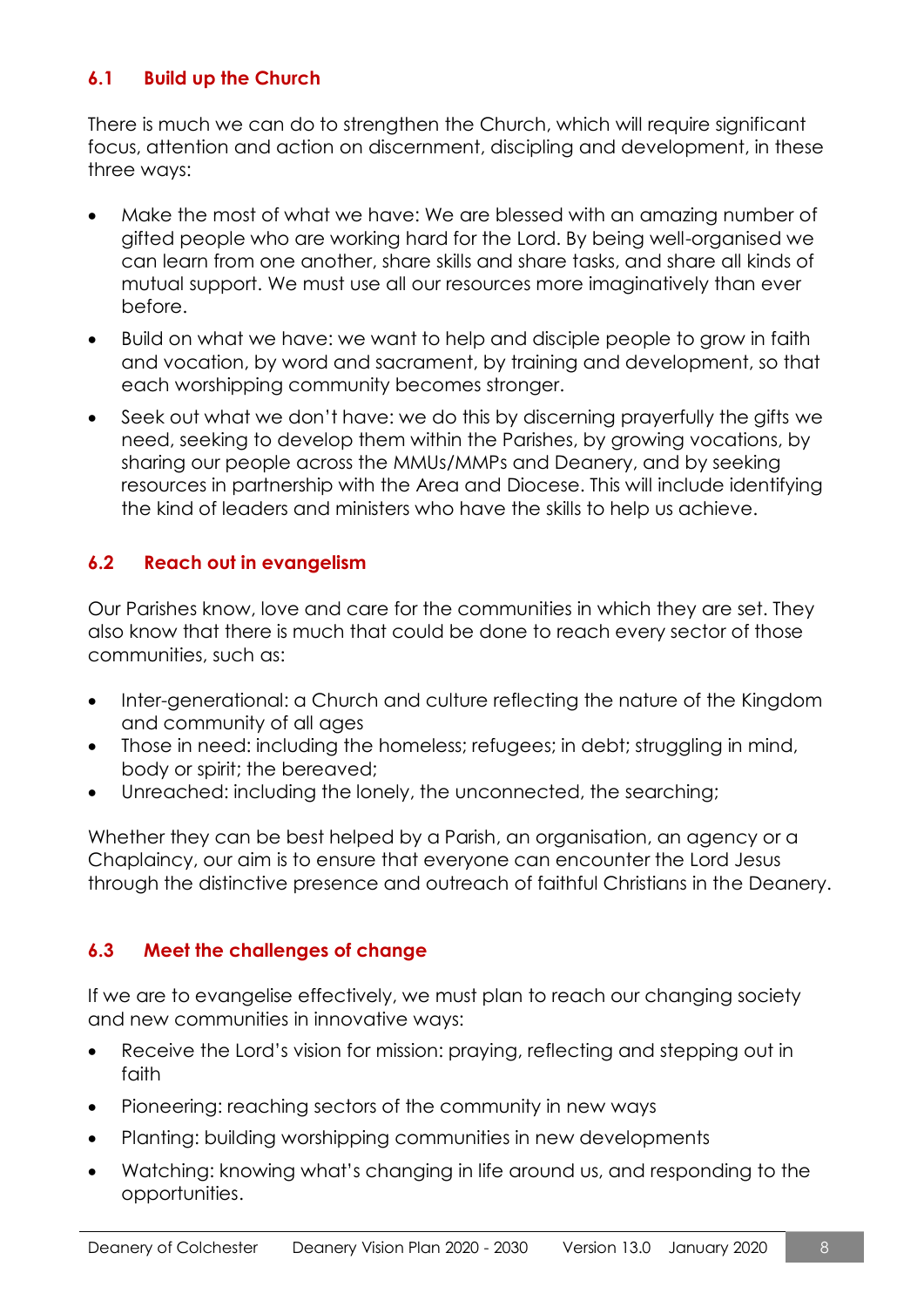Change is taking place at a faster rate than ever before, and the pace of life continues to increase. Yet the Lord is still ahead of us. In challenging times we are to seek and discern the fresh and imaginative directions where the Spirit is already at work, and go there. This is an exciting time to be a Christian in Colchester!

## <span id="page-8-0"></span>**7 Resourcing mission**

Key to our success will be our enabling of every Christian to recognise their calling to discipleship, and in establishing our MMUs/MMPs as partnerships to enable sustainable ministry to be maintained in every parish. It is our goal to ensure that no priest is to work alone ever again – and this more than anything else will be key to the well-being of our clergy and all involved in ministry. It is also the purpose of this plan that by churches working together specialisms will flourish and the pooling of resources will allow for all kinds of mission and ministry projects, to plant new churches and develop Christian communities of all shapes and sizes.

Three areas of church life are considered by this plan; people, places and money:

## <span id="page-8-1"></span>**7.1 People**

Our Parishes are working hard to increase the numbers of leaders and workers ministering within the Deanery, by encouraging vocations, training Lay members, employing new workers and promoting every-member ministry. Against the background of an inevitable reduction in Stipendiary ministers in the next few years, there remains every likelihood that the total number of Ordained and Lay leaders will continue to rise rather than fall.

The Diocese have projected the minimum sustainable number of Stipendiary ministers in 2025, and their allocation for the Colchester Deanery has been stated at 10 (From A Ministry Framework for the Diocese of Chelmsford 2013 to 2025. 15.10.12)

However, part of our task is to ensure the sustainability of mission in the light of the significant population growth taking place throughout the years of the Plan. It is relevant that retirements alone would reduce our eighteen current Stipendiary ministers to within the projected number, and others may be called elsewhere; it is vital to the Plan that future appointments are justified, made and placed strategically in support each MMU's/MMP's vision for mission. However, we do not believe that the minimum sustainable stipendiary numbers set for the deanery in 2011 in any way reflect a sustainable model for ministry in one of the fastest growing deaneries in the diocese.

This reality is addressed by the MMU/MMP vision plans which form part of the overall vision strategy.

Furthermore, from 2020 and throughout the life of this deanery strategy, the appointment and deployment of stipendiary clergy will be made though the narrative of diocesan and parish financial capability and sustainability. This is currently being addressed through the diocesan 'From subsidy to sustainability' strategy which seeks to address the ongoing unsustainable diocesan financial situation and future support of ministry.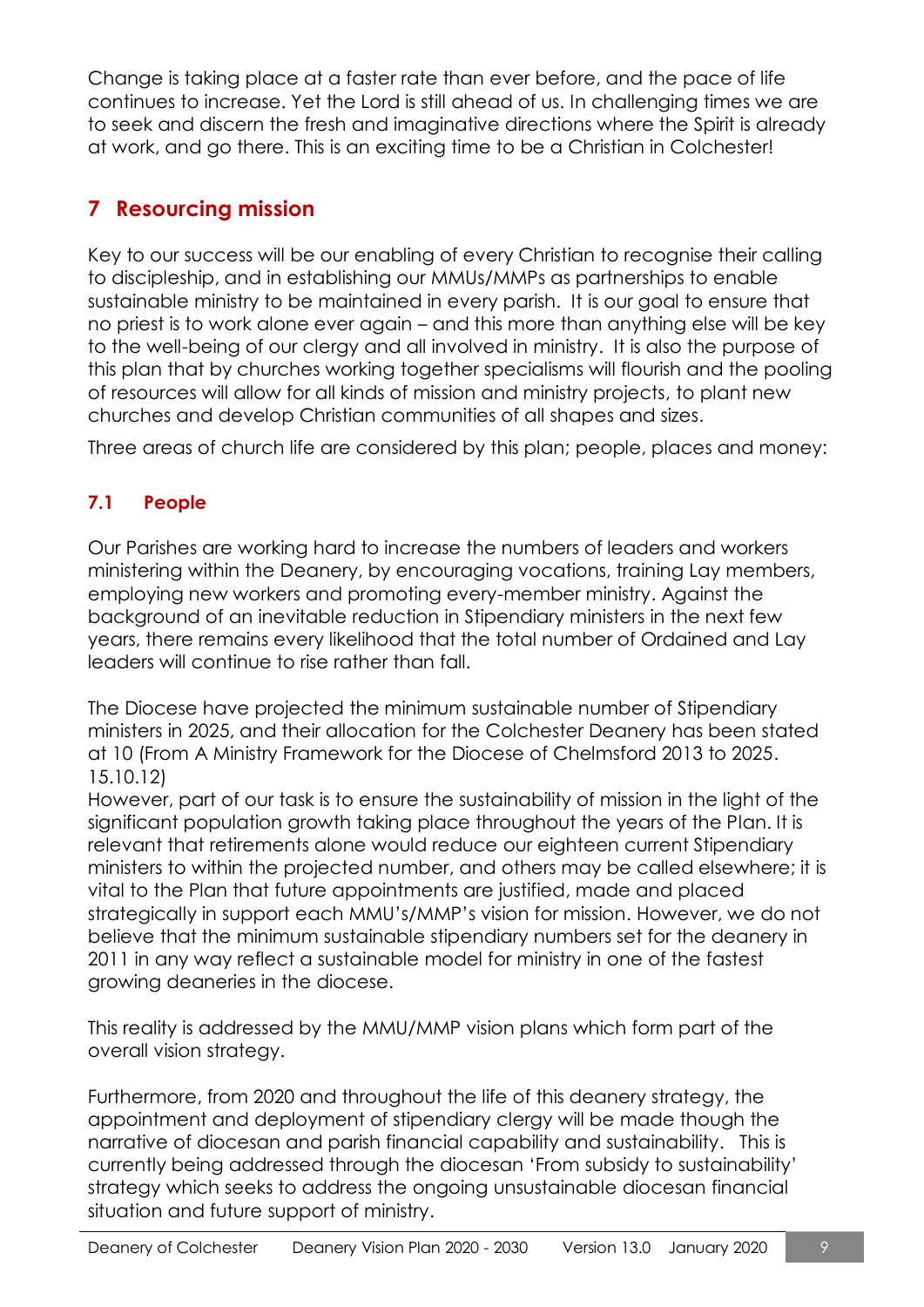Under this 'strategy', all stipendiary appointments and deployments will be assessed through an agreed algorithm and supporting process as to the viability and sustainability of the parish and MMU/MMP to cover the full cost of stipendiary ministry. MMU/MMP vision plans will be developed on this basis. *Please see appendix for the diocesan draft narrative on Subsidy to sustainability.*

#### <span id="page-9-0"></span>**7.2 Places**

Our Church buildings, known and valued by the people we serve, will continue to be a focal point of our ministries – and a base for Parochial work and worship in the community, whether in homes, schools, organisations or the virtual places of social media.

The population of some rural and suburban areas of the Deanery is unlikely to grow, yet ministry will need to take account of social changes. Other parts of the Deanery are seeing significant residential development, changing the character of many Parishes and bringing vital opportunities and challenges for our future.

The Lord is calling us into new places and new ways of ministry; with His wisdom, we will know how best to reach the people in His name.

## <span id="page-9-1"></span>**7.3 Money**

There has been a strategic change at the centre of the Church of England. The Church Commissioners will not in future be supporting all Parishes generally and are phasing out direct funding to parishes during a transition period which ends in 2026. During this time some dioceses are receiving transitional funding support.

The main focus of the commissioners is now on supporting strategic initiatives. They have set aside Strategic Development Funding (SDF) which is granted on application by Dioceses on behalf of MMUs/MMPs and Deaneries for major change projects which fit with strategic priorities revealed in Vision Plans, and which lead to a significant difference in dioceses' mission and financial strength. The aim is to enable flexible, incarnational and contextual mission in our varied and growing populations.

The Colchester Deanery has benefitted hugely from SDF funding with three major projects directly supporting new housing and missional communities. This funding is for 5 years and MMU/MMP vision plans will need to address future viability and funding of these projects.

We can currently say that almost every Parish in the Deanery has paid its Parish Share in full with an average of 98% of Deanery share being paid over the past decade. However, it is no longer the norm for the Share to be fully met from faithful giving, but it is often achieved from commercial activity (e.g. hall hiring), fundraising events or by using reserves. Even so, the total Deanery Share in 2020 (£1.08m) is augmented by Transition Funding of almost £0.25m from the Central Church of England so that we can meet our total cost of ministry. Indeed, during the years of this Vision Plan, the financial challenge may overwhelm the task of mission and ministry for some of our Parishes.

However, a feature of this Plan is to enable parishes and associated MMUs/MMPs to bring a sustainable balance across the Deanery.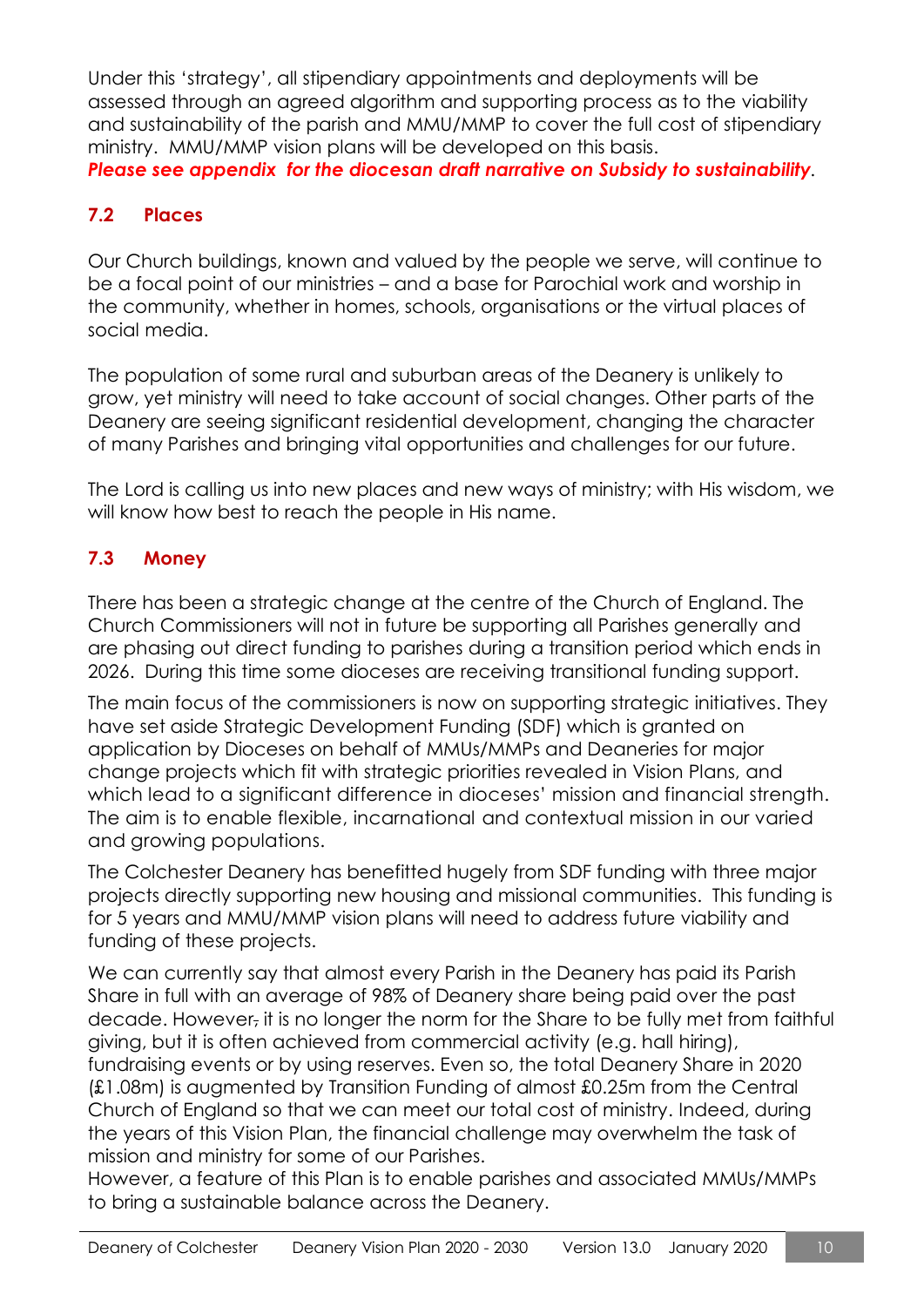- We are advised that the Transition Funding will reduce each year and be zero from 2026 onwards. The Diocese's investment income and fee income will continue to provide a benefit, and the Low Income Communities Grant will still be received by areas of deprivation.
- Assisting us will be the SDF or MOF, focusing on the development of Fresh expressions, Church Plants and Resource Churches. This grant funding will be separate from the MMU/MMP share calculations.
- Increasing our income will be difficult; meeting our commitments even more so. It may well be that the legacy of the past was intended for such a time as this, but the pressure will remain and increase if we are to rise to the challenge of mission.
- Decreasing our costs whilst increasing mission is equally difficult. However, we calculate that the Deanery would cease to rely on the Diocesan Mutual Support Fund by 2026 if Stipendiary numbers reduced from 18 to 12.5. Yet the Biblical principle of mutual support will remain as important between Parishes, MMUs/MMPs and beyond on matters of finance as it will be for our people and other resources.

## <span id="page-10-0"></span>**8 A structure for vision**

Our structure must support our vision and strategy. We will need to be very well organised to achieve our vision, especially as we face financial challenges, the retirement of some Stipendiary ministers and a community that needs Jesus more and more. We believe that the best way in which our Deanery can be a transforming presence is when:

- There is strong leadership in every MMU/MMP, Ordained and Lay
- Vocations to all ministries continue to increase
- Parishes are linked with other Parishes for mutual support
- In collaboration with the Diocese, the development of 'resource churches' operating in each MMU/MMP but capable of supporting the wider needs of the deanery. Such churches need to be open and able to support the diversity of traditions across the deanery.
- More support for mission comes from beyond the Deanery, such as from the Area Team, the Diocese and National Church – including training, people and finance
- and Parishes are empowered to serve their communities.

<span id="page-10-1"></span>We believe that this requires a stronger structure in which the local Church is empowered and encouraged to serve with all the needed resources and with accountability.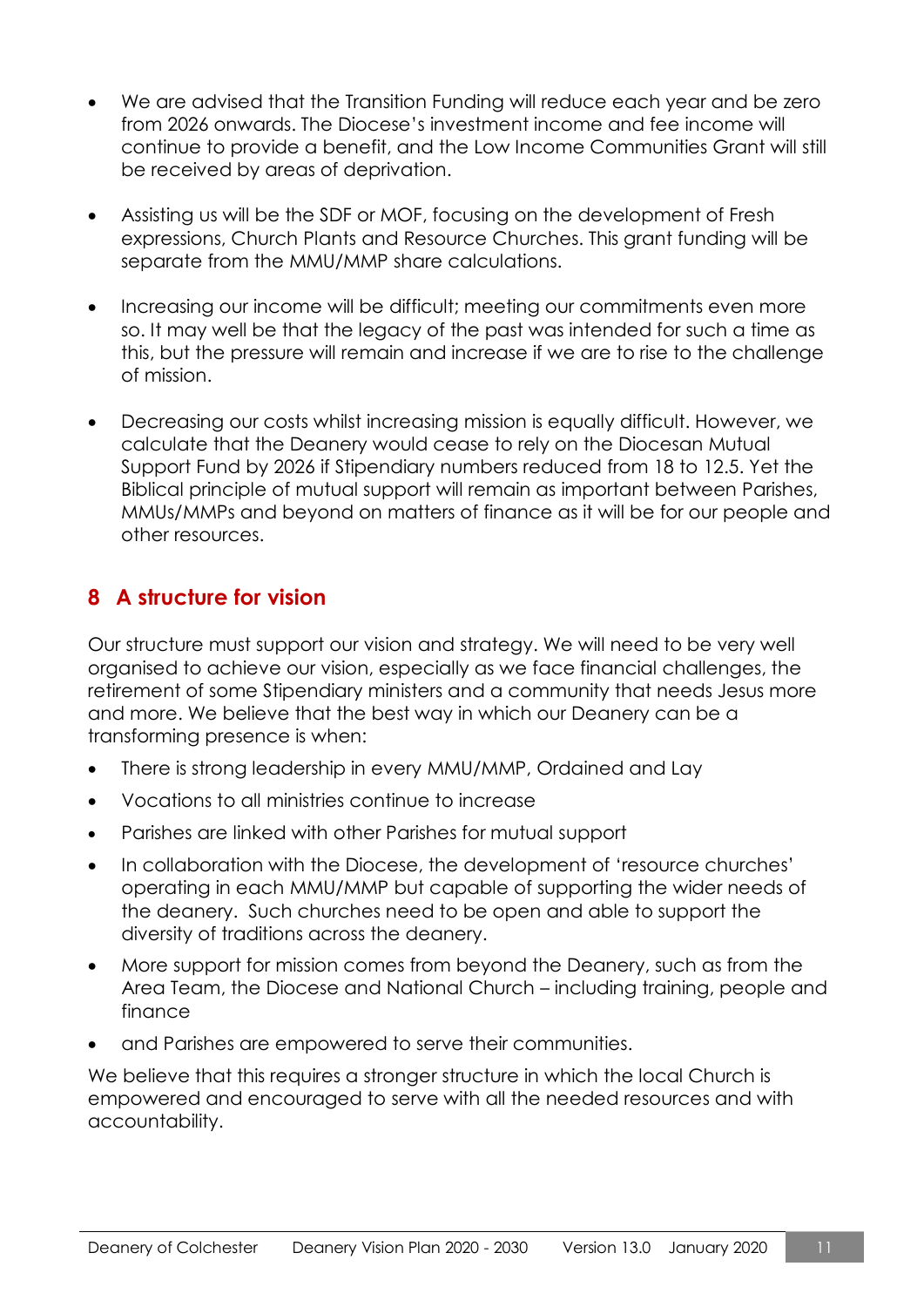#### **8.1 The Deanery**

The role of the Deanery is changing. The Parish, Deanery and Diocese remain the legal entities through which the Church is managed, but MMUs/MMPs are currently being added to the structure, with a significant shift of responsibilities from the Deanery into the MMUs/MMPs.

The communities around us are also changing, in municipal structures which do not recognise Parish or Deanery boundaries. Pastoral reorganisations are likely, and are to be welcomed where they ensure a coherent strategic approach to the way we support mission and ministry; and Bishops' Mission Orders can be used to enable focused mission across borders.

Deanery Synod remains the Parishes' representative body, through which Parishes may influence Synodical government, and also the body through whom decisions can be made affecting the whole Deanery. It is our collective role to put in place a structure through which mission can succeed.

The Area Dean, the Assistant Area Dean and Lay Chair, in conjunction with the Deanery Standing & Pastoral Committee and Synod, will be responsible to the Area and Diocese for implementing Diocesan Strategy – whether a legislative change or a policy matter such as meeting financial challenges. For instance, the Deanery Share will be replaced by MMU/MMP Shares, which can be met by Parishes by agreement within the MMU/MMP; and the expected reduction in Stipendiary ministers is to be achieved at Deanery level, but by reference to the needs revealed in MMU/MMP Vision documents.

The Deanery Standing and Pastoral Committee will co-ordinate the work of MMUs/MMPs to present a Deanery picture of mission and ministry to the Area and Diocese; and will champion the missional needs of MMUs/MMPs at the higher levels.

Whilst Parishes are still able to access all the resources of the Diocesan and Area teams, many initiatives will require specialist support and co-ordination at Deanery level, including the work of:

- Area and Diocesan youth and children's advisers
- Vocations Advisers
- Diocesan Regeneration Adviser
- Director of Church Planting Projects
- Rural Advisers
- Mission and Ministry advisers
- Pioneer Ministry advisers

Deanery officers will also take the lead in discussions with colleagues in other Deaneries and denominations on major mission opportunities.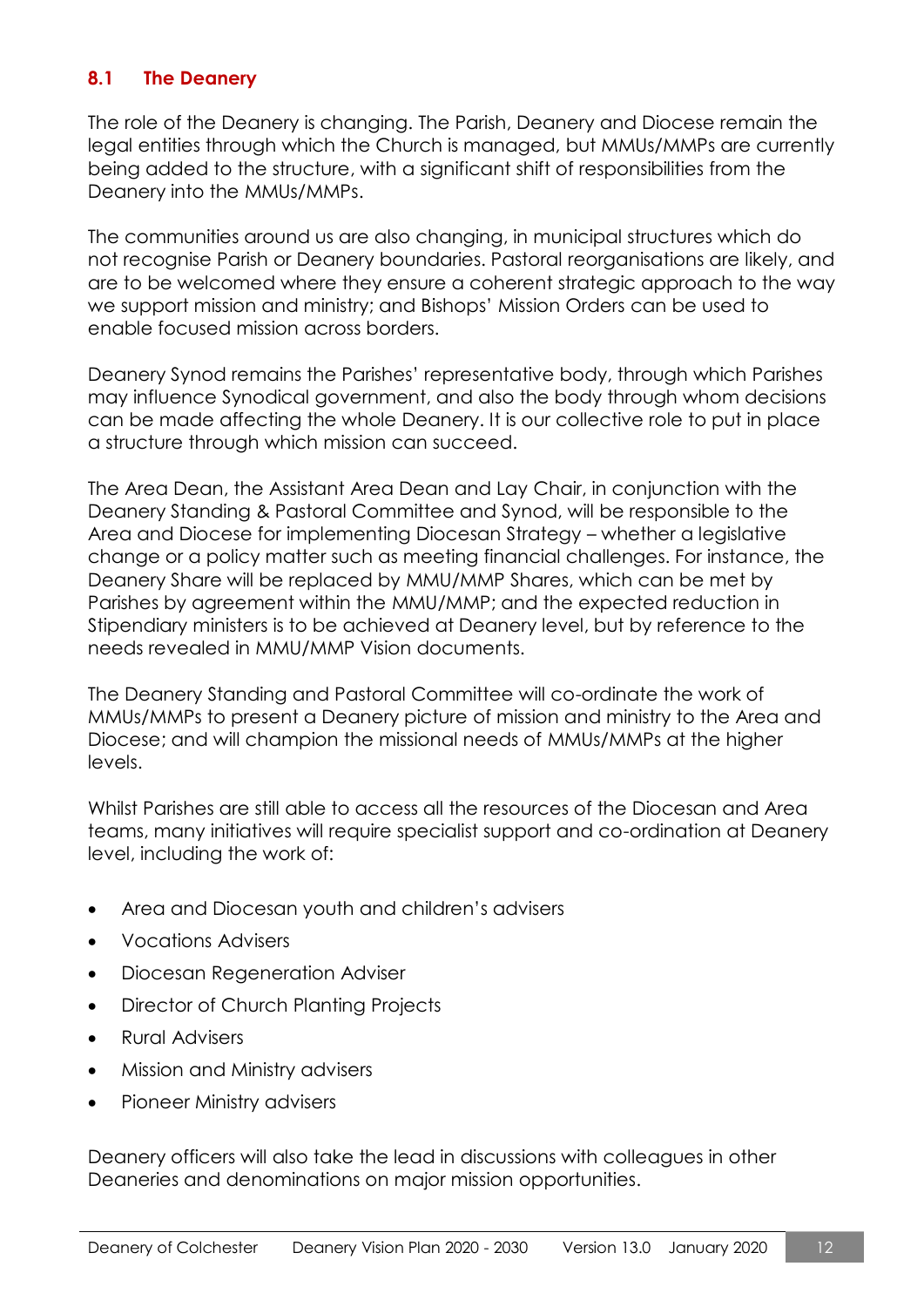#### <span id="page-12-0"></span>**8.2 Mission & Ministry Units or Partnerships**

We wish to ensure that every community is served, that resources are deployed strategically and that there is room and incentive for growth. Key aims include:

- having mission priorities, so that each MMU/MMP has a clear strategic missional focus
- making sure our people Clergy and Lay are deployed in the most effective way, with plans to grow skills and vocations to all kinds of ministry
- enabling every parish to play their full part in the MMU/MMP Vision planning process
- growing and nurturing local ministry, ensuring that no Parish, Incumbent or leader works in isolation
- making it easier for Parishes & Chaplaincies to work together to serve their communities
- being realistic about the challenges we face, and planning for growth despite them

#### <span id="page-12-1"></span>**8.3 Deanery MMU / MMP structures**

According to a Diocesan Synod Motion agreed on 16<sup>th</sup> March 2019, the Colchester Area Mission and Pastoral Committees must receive a timetable and plan for the completion of the Central And South Colchester and West Colchester MMUs/MMPs by March 2020 with a view to concluding Deanery MMU/MMP formations by the end of 2021.

There will be four MMUs/MMPs within the Colchester Deanery. Details are set out as follows using current and extrapolated data.

#### **Basis of data:**

- 1 Borough statistics and Deanery map
- 2 2011 Census
- 3 Borough forecasts spread by our assumptions
- 4 Borough forecasts spread by our assumptions
- 5 Diocesan calculation for 2020 Parish Shares
- 6 Current Establishment
- 7 Deanery extrapolation of Diocesan target
- 8 Current position
- 9 Line 5 divided by line 6
- 10 Line 5 divided by line 7
- 11 Line 3 divided by line 6
- 12 Line 4 divided by line 7
- 13 Net of Fee Credits, before 1% DD deduction
- 14 Fewer Stipendiaries; No MSF; inflation 2%pa; Linc Grant + 20%; Fees -25%
- 15 From 2020 Share advices
- 16 Line 13 divided by line 5
- 17 Line 14 divided by line 5; membership constant; includes inflation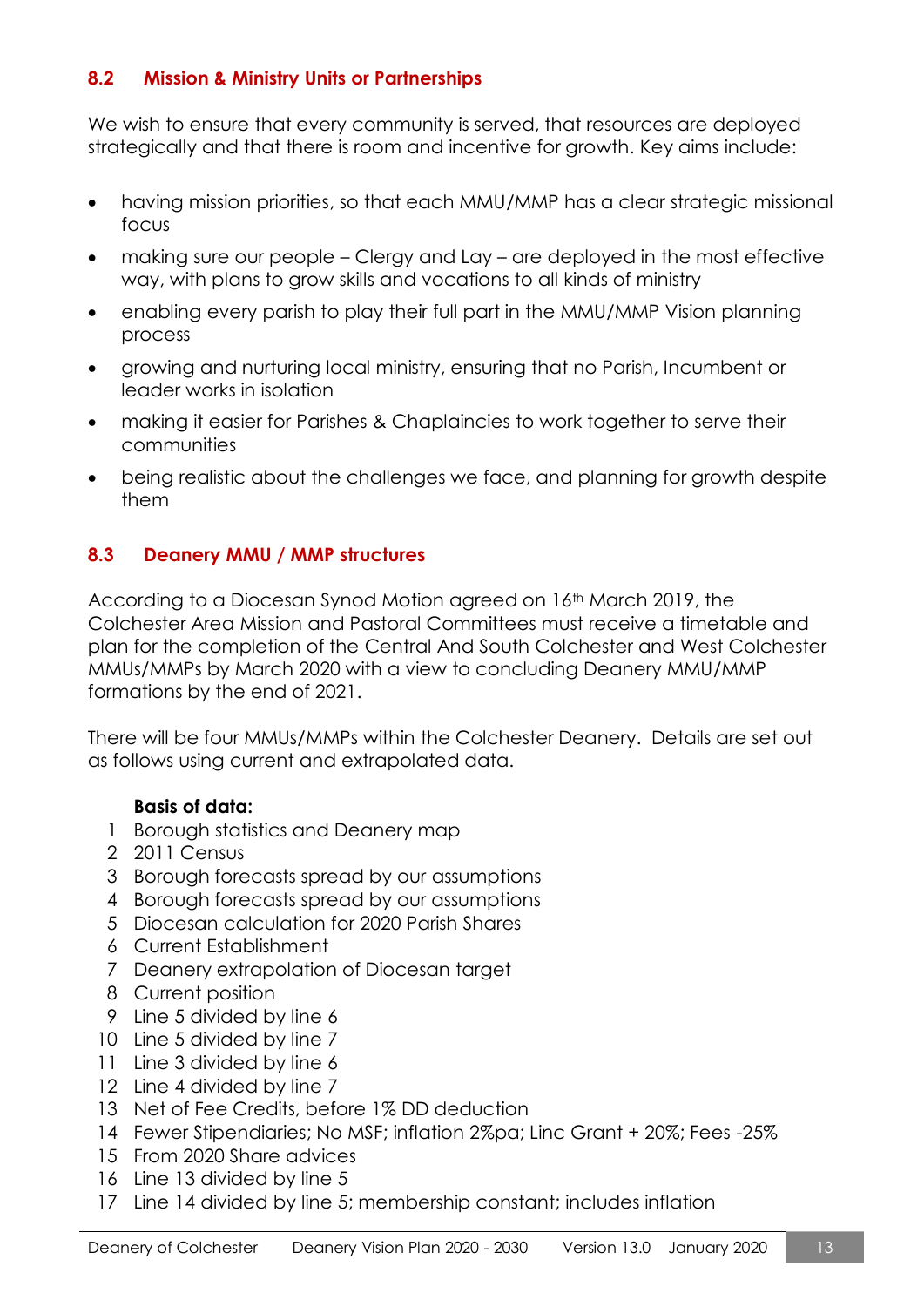#### 1. The North Colchester Family of Churches

Commissioned in July 2018, this groups together the Parishes of Myland, St. Luke's Highwoods, Langham and Boxted, West Bergholt, Great Horkesley, Wormingford, Mount Bures and Little Horkesley.

| 1              | Geographical area (Sq Miles)                  | 27.0     |       |
|----------------|-----------------------------------------------|----------|-------|
|                | Percentage of Deanery                         |          | 48.2% |
| $\overline{2}$ | Population 2011                               | 29,678   |       |
|                |                                               |          | 20.9% |
| 3              | Population 2020 (Estimate)                    | 40,000   |       |
|                |                                               |          | 23.3% |
| $\overline{4}$ | Population 2025 (Estimate)                    | 44,000   |       |
|                |                                               |          | 25.6% |
| $\overline{5}$ | Monthly Members                               | 402      |       |
|                |                                               |          | 19.2% |
| 6              | <b>Stipendiary Clergy 2020</b>                | 3        |       |
|                |                                               |          | 17.6% |
| $\overline{7}$ | Estimated minimum Stipendiary Clergy 2025     | 3        |       |
|                |                                               |          | 24.0% |
| 8              | <b>Other Ministers</b>                        | 6        |       |
|                |                                               |          | 27.3% |
| 9              | Members per Stipendiary Clergy 2020           | 134      |       |
| 10             | Estimated members per Stipendiary Clergy 2025 | 134      |       |
| 11             | Population per Stipendiary Clergy 2020        | 13,333   |       |
| 12             | Estimated population per Stipendiary Clergy   |          |       |
|                | 2025                                          | 14,667   |       |
| 13             | MMU Share 2020                                | £231,994 |       |
|                |                                               |          | 21.4% |
| 14             | Estimated MMU Share 2025                      | £281,846 |       |
|                |                                               |          | 23.7% |
| 15             | Contribution by MSF, 2020 (2025: Nil)         | £25,288  |       |
|                |                                               |          | 10.3% |
| 16             | MMU Share per member, 2020                    | £577     |       |
|                | Share per member per week                     | £11.10   |       |
| 17             | Estimated Share per member, 2025              | £701     |       |
|                | Share per member per week                     | £13.48   |       |

Whilst the majority of the geographical area is rural in nature, there are longestablished suburban areas and large new residential developments which continue to grow and are to benefit from Diocesan strategic investment. Also within the MMU are the General Hospital (serving all of North Essex) where there is separate Chaplaincy provision.

The 10 worship centres in 8 Parishes (5 benefices) are led by four incumbents, three of whom are Stipendiary; one is a House-for-Duty post.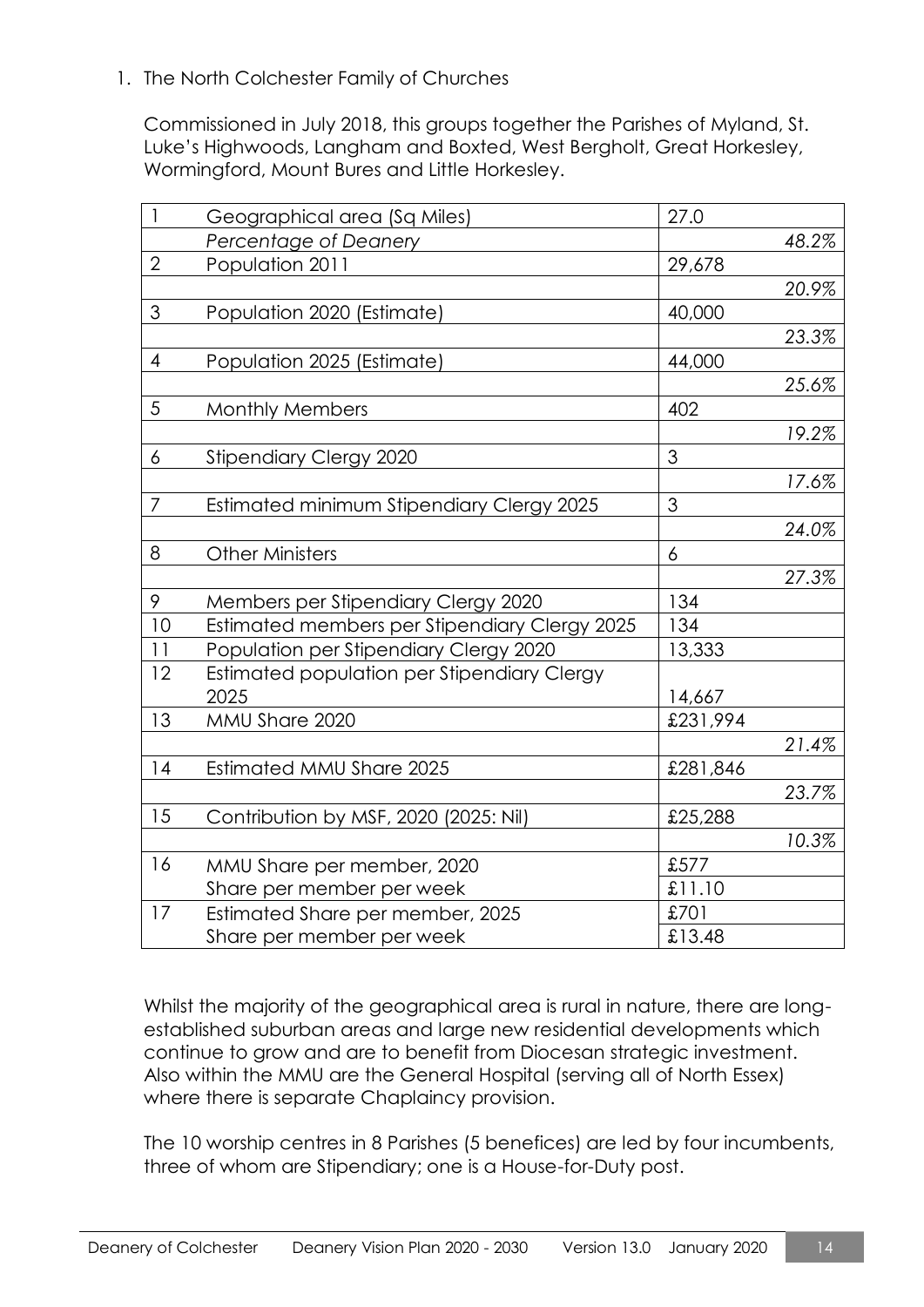2. Wivenhoe and Colchester East with University Partnership

Commissioned in November 2018, this groups together the Parishes of St. John's Colchester, the Greenstead Team Ministry and Wivenhoe, including the Chaplaincy at Essex University.

Established suburban areas are joined with areas of high deprivation and a riverside town, plus the University campus. A new Garden Village is proposed which will be in the Boroughs of Tendring and Colchester, forming a 'Garden' Community' which includes all the MMP Parishes plus Elmstead and Ardleigh and is the MMPs mission priority.

| $\mathbf{1}$   | Geographical area (Sq Miles)                     | 7.6            |       |
|----------------|--------------------------------------------------|----------------|-------|
|                | Percentage of Deanery                            |                | 13.6% |
| $\overline{2}$ | Population 2011                                  | 32,683         |       |
|                |                                                  |                | 23.0% |
| $\mathfrak 3$  | Population 2020 (Estimate)                       | 35,000         |       |
|                |                                                  |                | 20.3% |
| 4              | Population 2025 (Estimate)                       | 36,000         |       |
|                |                                                  |                | 20.9% |
| 5              | <b>Monthly Members</b>                           | 528            |       |
|                |                                                  |                | 25.2% |
| 6              | <b>Stipendiary Clergy 2020</b>                   | $\overline{4}$ |       |
|                |                                                  |                | 23.5% |
| $\overline{7}$ | Estimated minimum Stipendiary Clergy 2025        | 3              |       |
|                |                                                  |                | 24.0% |
| 8              | <b>Other Ministers</b>                           | 3              |       |
|                |                                                  |                | 13.6% |
| 9              | Members per Stipendiary Clergy 2020              | 132            |       |
| 10             | Estimated members per Stipendiary Clergy 2025    | 176            |       |
| 11             | Population per Stipendiary Clergy 2020           | 8,750          |       |
| 12             | Estimated population per Stipendiary Clergy 2025 | 12,000         |       |
| 13             | MMU Share 2020                                   | £216,813       |       |
|                |                                                  |                | 20.0% |
| 14             | Estimated MMU Share 2025                         | £267,124       |       |
|                |                                                  |                | 22.5% |
| 15             | Contribution by MSF, 2020 (2025: Nil)            | £84,330        |       |
|                |                                                  |                | 34.4% |
| 16             | MMU Share per member, 2020                       | £411           |       |
|                | Share per member per week                        | £7.90          |       |
| 17             | Estimated Share per member, 2025                 | £506           |       |
|                | Share per member per week                        | £9.73          |       |

3. Central And South Colchester MMU/MMP This will bring together the Colchester Parishes of St. Peter and St. Botolph; St. James; St. Stephen's New Town & The Hythe; Christ Church; St. Barnabas Old Heath and Berechurch.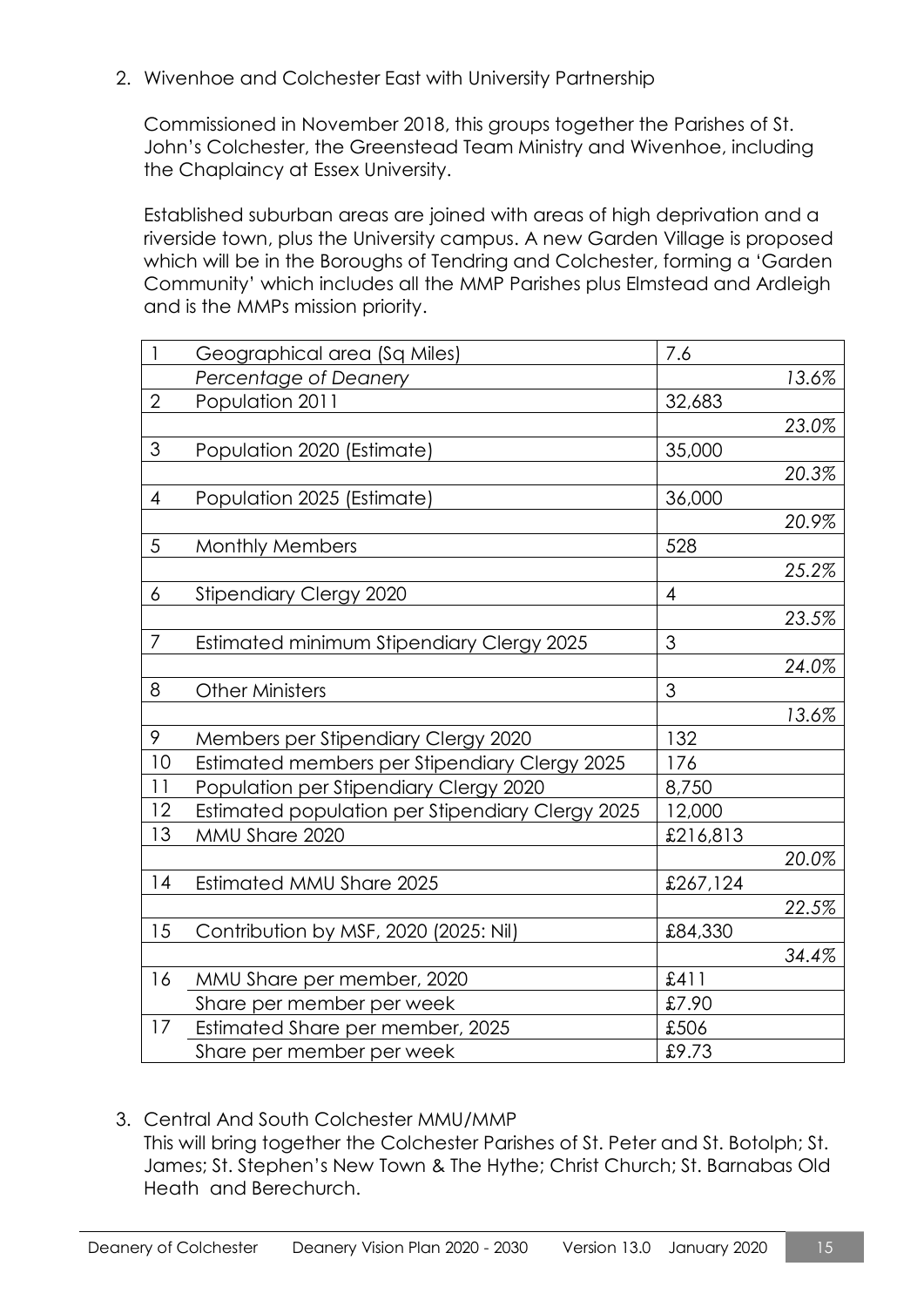| $\mathbf{1}$   | Geographical area (Sq Miles)                     | 7.0      |       |
|----------------|--------------------------------------------------|----------|-------|
|                | Percentage of Deanery                            |          | 12.5% |
| $\overline{2}$ | Population 2011                                  | 48,090   |       |
|                |                                                  |          | 33.9% |
| 3              | Population 2020 (Estimate)                       | 50,000   |       |
|                |                                                  |          | 29.1% |
| $\overline{4}$ | Population 2025 (Estimate)                       | 51,000   |       |
|                |                                                  |          | 29.7% |
| 5              | <b>Monthly Members</b>                           | 575      |       |
|                |                                                  |          | 27.5% |
| 6              | <b>Stipendiary Clergy 2020</b>                   | 6        |       |
|                |                                                  |          | 35.3% |
| $\overline{7}$ | Estimated minimum Stipendiary Clergy 2025        | 3.5      |       |
|                |                                                  |          | 28.0% |
| 8              | <b>Other Ministers</b>                           | 9        |       |
|                |                                                  |          | 40.9% |
| 9              | Members per Stipendiary Clergy 2020              | 96       |       |
| 10             | Estimated members per Stipendiary Clergy 2025    | 164      |       |
| 11             | Population per Stipendiary Clergy 2020           | 8,333    |       |
| 12             | Estimated population per Stipendiary Clergy 2025 | 14,571   |       |
| 13             | MMU Share 2020                                   | £319,630 |       |
|                |                                                  |          | 29.5% |
| 14             | Estimated MMU Share 2025                         | £327,131 |       |
|                |                                                  |          | 27.5% |
| 15             | Contribution by MSF, 2020 (2025: Nil)            | £117,091 |       |
|                |                                                  |          | 47.7% |
| 16             | MMU Share per member, 2020                       | £556     |       |
|                | Share per member per week                        | £10.69   |       |
| 17             | Estimated Share per member, 2025                 | £569     |       |
|                | Share per member per week                        | £10.94   |       |

Includes the Town Centre, with busy retail and commercial areas Also the older residential parts of the town some suburban areas And Colchester Garrison, where there is separate Chaplaincy provision

These parishes have opened up significant conversations with regard to an MMU; some are keen to move forward on a missional basis and have proposed stretching targets for extending the Kingdom, and some have so far not wished to engage with the process.

#### 4. West Colchester MMU/MMP

This will be comprised of the Parishes of Lexden, Shrub End, Stanway, Fordham & Eight Ash Green and Marks Tey & Aldham, Great and Little Tey.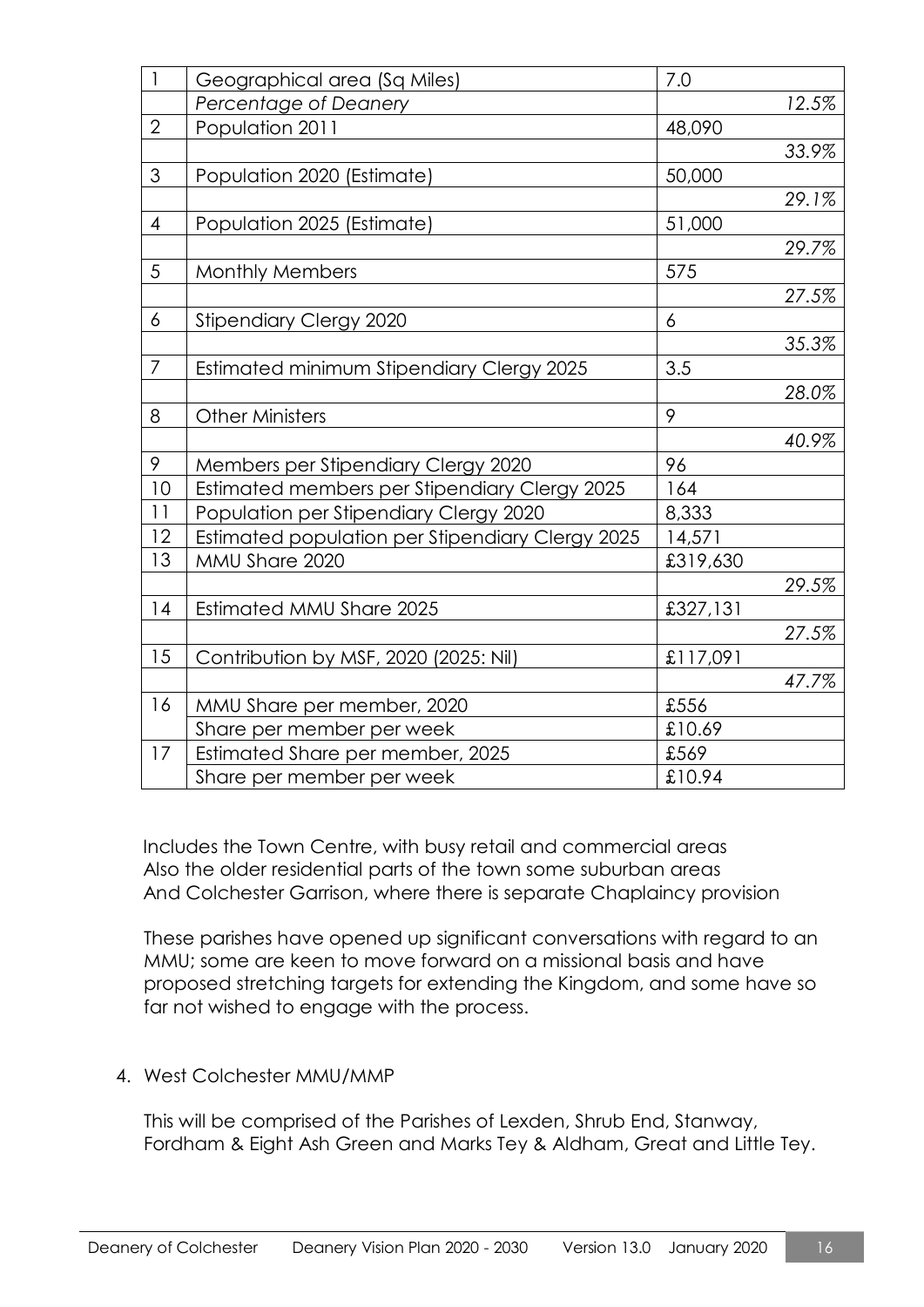| $\mathbf{1}$   | Geographical area (Sq Miles)                     | 14.4           |       |
|----------------|--------------------------------------------------|----------------|-------|
|                | Percentage of Deanery                            |                | 25.7% |
| $\overline{2}$ | Population 2011                                  | 31,406         |       |
|                |                                                  |                | 22.1% |
| 3              | Population 2020 (Estimate)                       | 37,000         |       |
|                |                                                  |                | 21.5% |
| $\overline{4}$ | Population 2025 (Estimate)                       | 41,000         |       |
|                |                                                  |                | 23.8% |
| 5              | <b>Monthly Members</b>                           | 589            |       |
|                |                                                  |                | 28.1% |
| 6              | <b>Stipendiary Clergy 2020</b>                   | $\overline{4}$ |       |
|                |                                                  |                | 23.5% |
| $\overline{7}$ | Estimated minimum Stipendiary Clergy 2025        | 3              |       |
|                |                                                  |                | 24.0% |
| 8              | <b>Other Ministers</b>                           | $\overline{4}$ |       |
|                |                                                  |                | 18.2% |
| 9              | Members per Stipendiary Clergy 2020              | 147            |       |
| 10             | Estimated members per Stipendiary Clergy 2025    | 196            |       |
| 11             | Population per Stipendiary Clergy 2020           | 9,250          |       |
| 12             | Estimated population per Stipendiary Clergy 2025 | 13,667         |       |
| 13             | MMU Share 2020                                   | £316,396       |       |
|                |                                                  |                | 29.2% |
| 14             | Estimated MMU Share 2025                         | £313,238       |       |
|                |                                                  |                | 26.3% |
| 15             | Contribution by MSF, 2020 (2025: Nil)            | £18,788        |       |
|                |                                                  |                | 7.7%  |
| 16             | MMU Share per member, 2020                       | £537           |       |
|                | Share per member per week                        | £10.33         |       |
| 17             | Estimated Share per member, 2025                 | £532           |       |
|                | Share per member per week                        | £10.23         |       |

Situated in both rural villages and suburban areas; a large residential development is taking place, and a Garden Village is likely to be approved to the west, in the Borough of Braintree.

There have been good conversations in many of these Parishes with regard to an MMU; some are keen to move forward on a missional basis but some have, so far, indicated an unwillingness to engage with the process.

Currently managed by 4 Incumbents, one of whom is a full-time SSM. A well-established suburban area and several rural villages within which is significant rapid residential development and close to a proposed garden village development.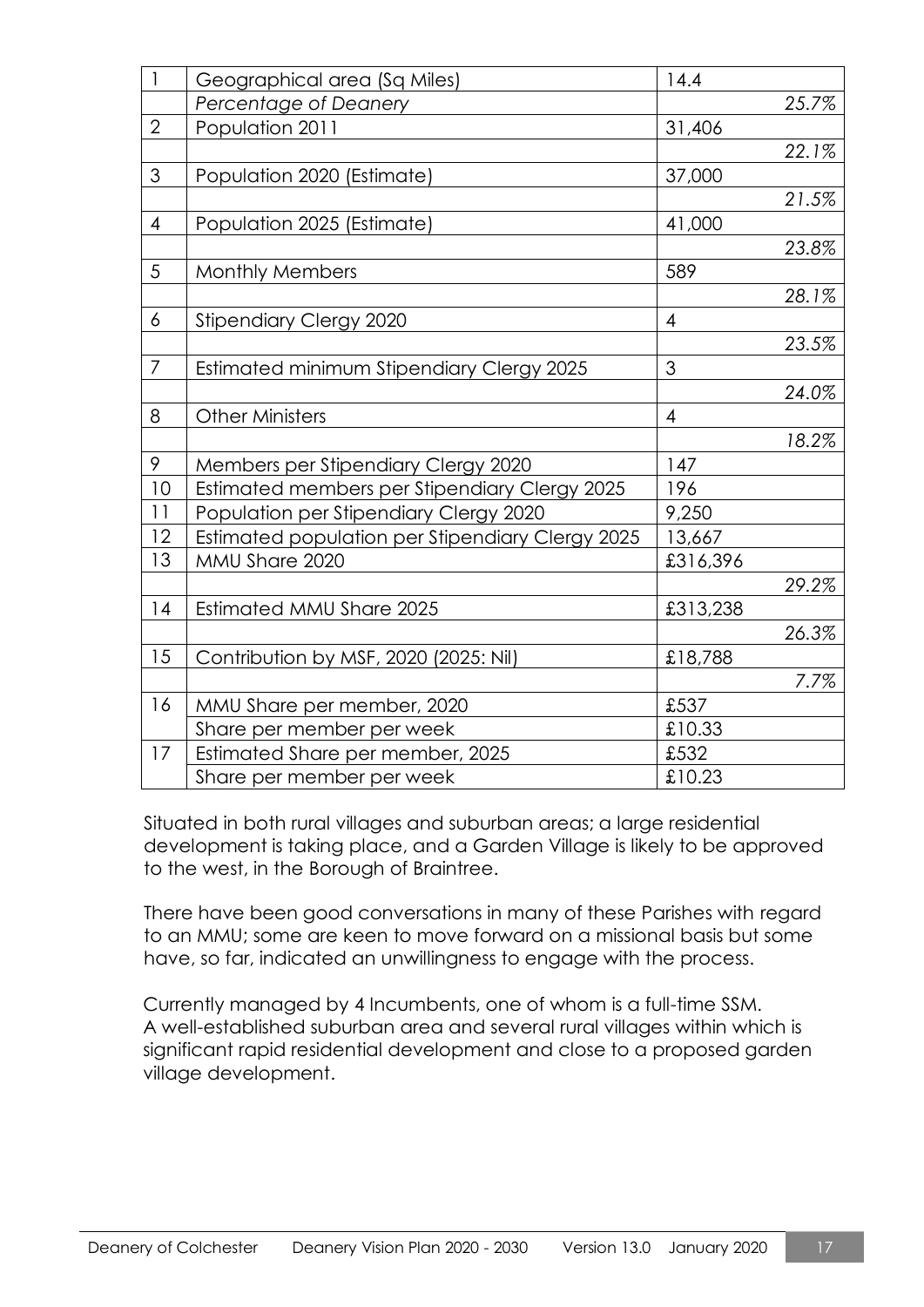## <span id="page-17-0"></span>**9 Implementation**

This Deanery Vision and Strategy Plan will be considered complete when it contains the four MMU/MMP Mission and Ministry Vision Plans. Those plans will voice an understanding of God's call to mission in the local context, and set out planned actions and implications in practical terms, to achieve enthusiastic support at Deanery and higher levels. They will also identify the mutual support which the MMU/MMP require and can offer, in terms of people, expertise, money and other resources, enabling help to be offered across the Deanery and beyond.

#### <span id="page-17-1"></span>**9.1 What is expected of MMUs /MMPs**

Each MMU/MMP is required to agree and submit to the Deanery Standing & Pastoral Committee an MMU/MMP Vision Plan for 2020-30, within 12 months of its commissioning. The emerging two MMUs should submit them as soon as possible, and may choose to use the Plan structure as their application to become an MMU/MMP.

In essence, the Plan states:

- The context within which the Church's mission is set
- Mission priorities which relate to that context
- Mission activity and plans for greater collaboration
- Resources required to fulfil the Vision

The plan must:

- be clear on MMU/MMP and Parish Mission Priorities
- include the initiatives for which Strategic Development Funding will be sought
- be a plan to create more local Church, integrated into established parish communities;– the Diocesan target of 101 new worshipping communities would translate to at least two per MMU/MMP by 2030
- be in line with the Vision priorities as stated in Section 5, including (for instance) the primacy of worship and prayer; the honouring and strengthening of existing ministries; discipleship and every-member ministry in an inclusive and intergenerational Church
- have a strong schools ministry and focus on the deanery youth strategy;
- be specific, with targets, timescales and figures
- be realistic in the light of likely resource constraints;
- under the diocesan stipendiary appointment and deployment strategy the plan must state the number of Stipendiary ministers required, how they will be financed and deployed as part of an integrated leadership team.

8.3 above provides a guide based on affordability alone - without Mutual Support, Strategic Funding, Chaplaincies, locally-funded ministries etc.;

 include a statement of the extent of other Diocesan support required, to assist the various Diocesan departments in their planning;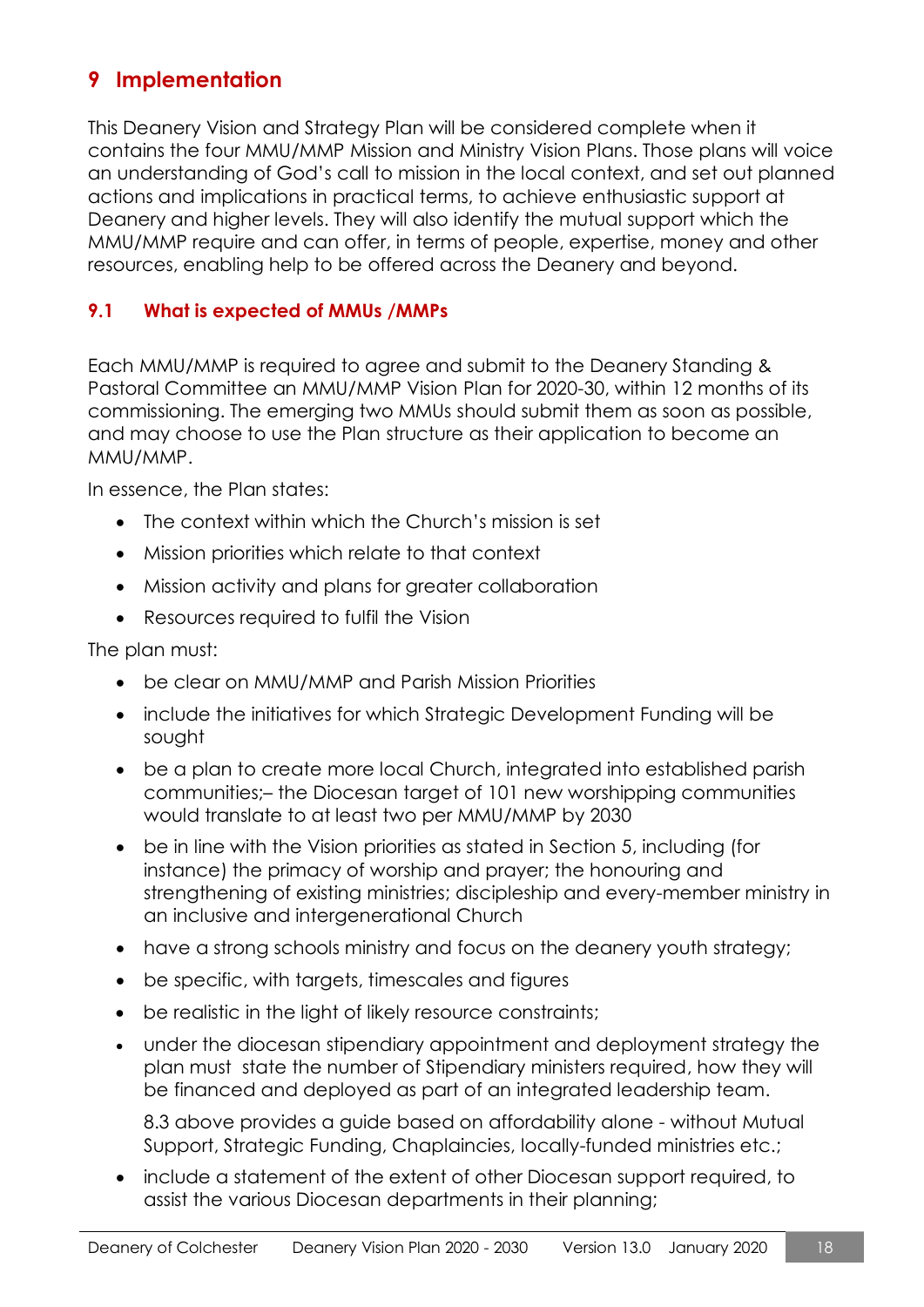- include a financial plan for 2020-30, also stating the amounts expected to be sought from or offered to the Mutual Support Fund, leading to financial sustainability;
- state how SDF funded Fresh Expressions, pioneer ministries and alike will be sustained once SDF funding streams have expired;
- parishes will still receive annual visitations and be required to fulfil reporting obligations to the diocese. However, the plan must state the form of MMU/MMP governance and associated reporting process to the DSPC. In particular, MMUs/MMPs must ensure adequate annual reporting of progress around mission priorities and ministry resources.
- have a strong ethic of accountability with appropriate review processes in place.

The Deanery Standing & Pastoral Committee has provided an outline structure for an MMU/MMP Vision Plan for guidance purposes.

#### <span id="page-18-0"></span>**9.2 What is expected of the Deanery**

The Deanery Standing & Pastoral Committee will:

- stand ready to assist as requested in setting the vision of each MMU/MMP
- share with each of the four MMUs/MMPs the statistics and projections we hold for the constituent Parishes to aid the setting of an MMU Budget
- discuss with MMUs/MMPs the requirements for Stipendiary ministers, and moderate the needs across MMUs/MMPs within Deanery constraints
- support and promote requests for funding and other resources for mission
- co-ordinate plans across MMUs, especially for larger mission initiatives, shared resourcing and Mutual Financial Support
- guide MMUs/MMPs where initiatives cross Deanery boundaries, such as new residential developments
- monitor progress of MMU/MMP Vision plans in concert with the annual Archdeacons visitation process
- collating MMU/MMP plans into a strategic overview, so that the Area and Diocesan teams can support our work with consultancy, ministers and finance

#### <span id="page-18-1"></span>**9.3 What is expected of the Area and Diocese**

This Plan will be shared in its present form with the Area Mission & Pastoral Committee. It will guide the Area Team as to how best they can serve the Parishes and MMUs/MMPs, enabling them to support the Deanery at Diocesan level, ensuring that our voice is heard and our needs understood.

As the result of our reviews with MMUs/ MMPs, we will then be able to present to them a Deanery picture of the wealth and worth of our missional activity. That picture is required as the basis of future Diocesan support, especially in terms of Stipendiary Clergy and general finances.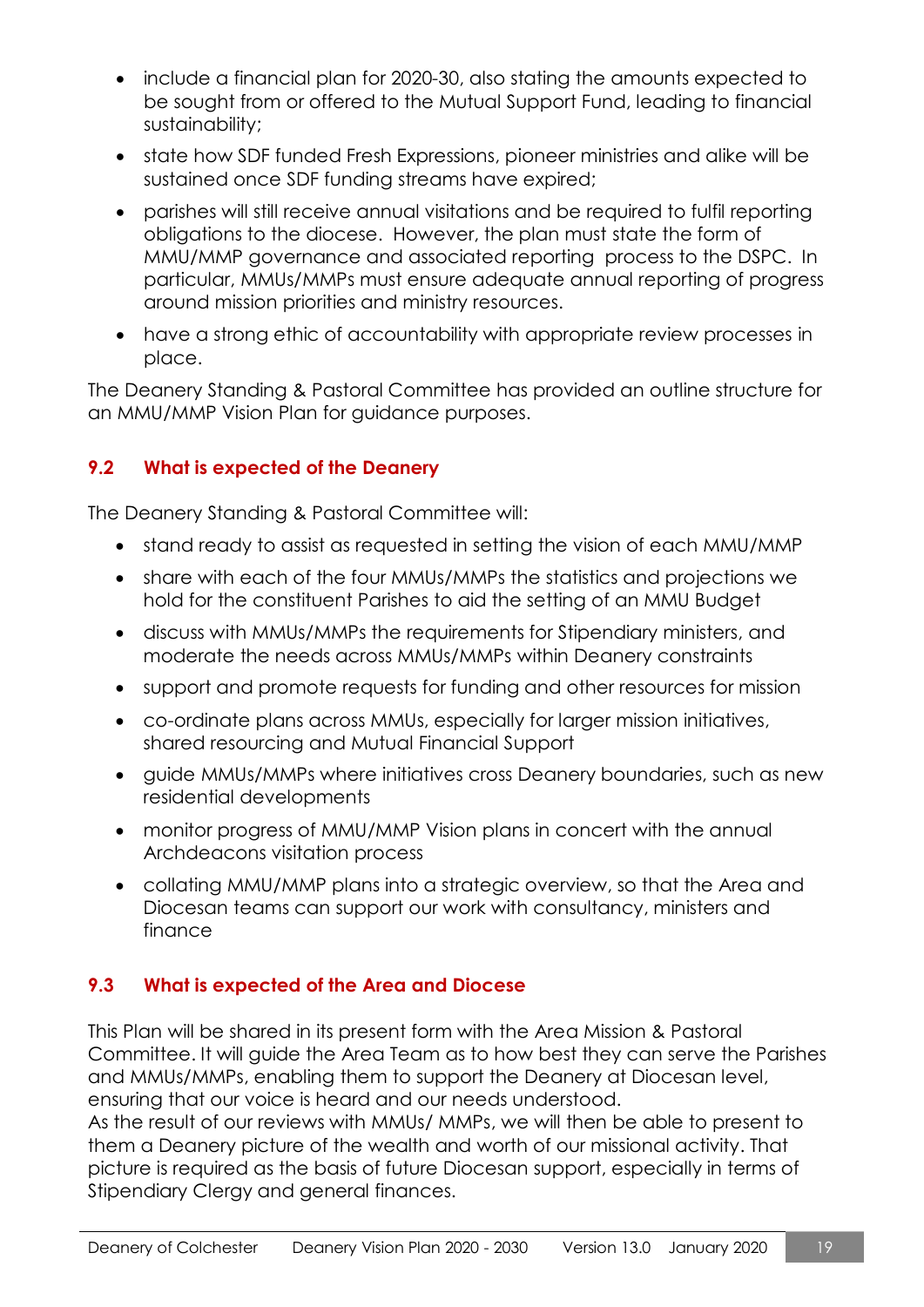## <span id="page-19-0"></span>**10. Conclusion**

For the Church, this will be the most challenging of decades. If we meet this challenge, those who follow will see this as the most effective decade of their generation.

Throughout the Deanery, we discern the Lord saying that it cannot be right to carry on as we are. Some Churches are anxious to grow but don't know how; some are itching to minister in new ways, but struggle for resources; others are seeking opportunities to use Spiritual gifts to the full. And we all see around us many thousands of people who are loved by the Lord and by us, and we need to tell them that.

Our Vision is that every one of them will come to know the Lord through the work and the words of a faithful Body of Christ, will have an opportunity to respond to His call, and will find a welcome and a spiritual home in our part of His Kingdom.

Our Vision Plan is a reinforcement of the Biblical principles of Church – prayer and care for one another, mutual support and reliance and the unshakeable faith that the Lord Jesus is already at work by His Spirit in every area of our ministry. We can be sure that we will enjoy the Holy Spirit's every encouragement as we pray and work for His will to be done, and His kingdom to come.

#### **By this motion:**

*.*

**This Deanery Synod approves and adopts the Deanery Vision and Strategy Plan 2020 and commends the Deanery Standing and Pastoral Committee in the oversight and implementation thereof.** 

**This DVSP was adopted by the Deanery of Colchester Synod on 11th February 2020**

Revd Canon Paul Norrington Canon Roger Ennals Area Dean **Lay Chair**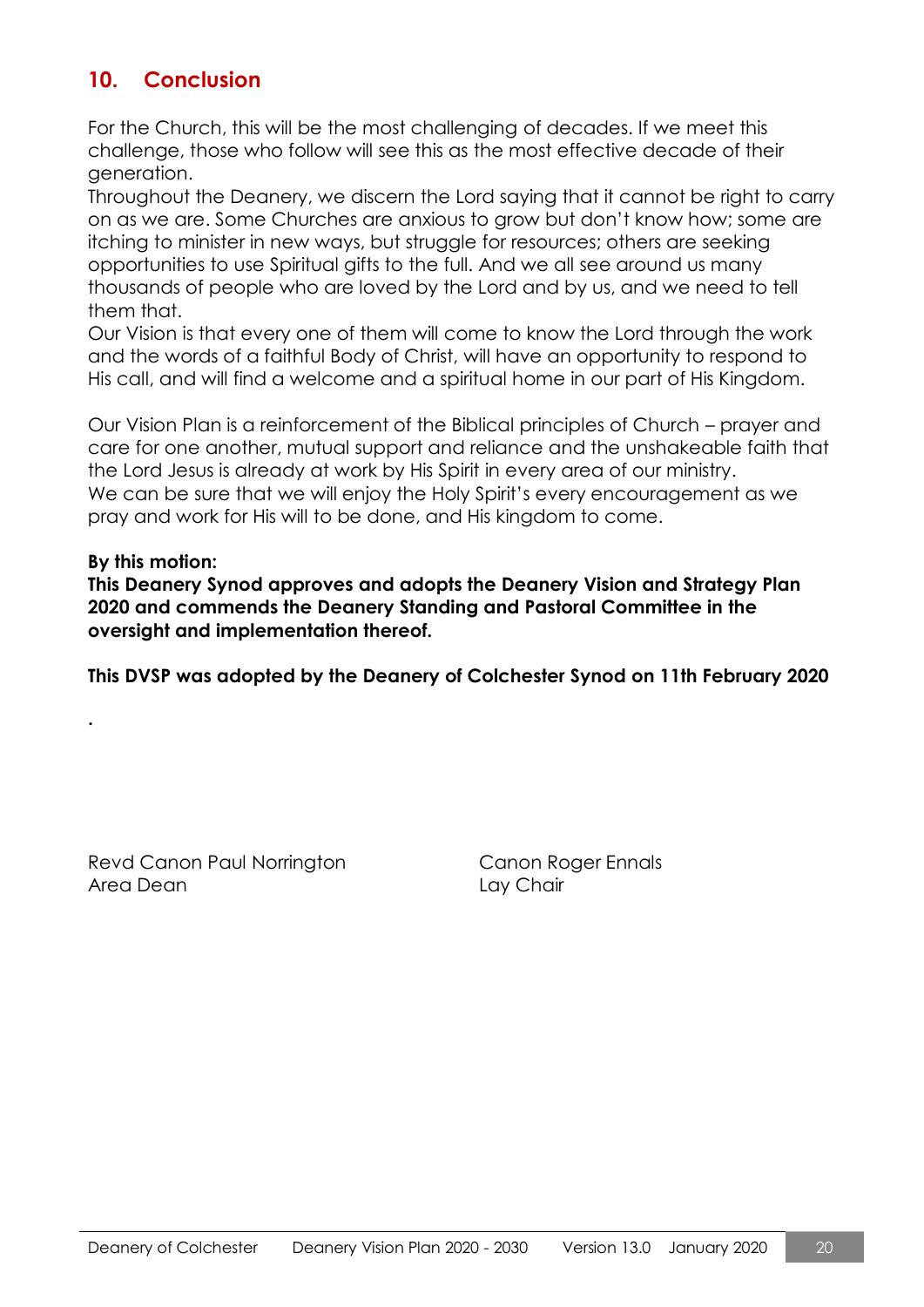#### **Vision Plan 2020-2030 Template**

#### **Title**

#### 1. **Our Vision**

Briefly set out your vision – the main thing!

#### 2. **The Context**

Describe the context and composition of parishes, the communities they serve and any key or significant aspects which shape the MMU/MMP. Include population size, demography, schools, commerce, industry, civic / health centres etc.

#### 3. **Mission Priorities**

Set out your agreed strategic mission priorities from parish to MMU/MMP

For example the Deanery Vision Plan looks at three areas:

#### **a. Build up the Church**

#### **b. Reach out in evangelism**

c. Meet the challenges of change

There is no one size fits all. As such mission priorities will naturally be locally established with the possibility of resourcing from across the MMU/MMP

#### 4. **Resourcing the Mission**

#### a. **People**

Give a full account of the MMU/MMP leadership resource, roles and relationships.

Clergy: Stipendiary, Associate, SSM, LOM, HfD, Pioneer, Pioneer Curate, Retired

Those who hold the Bishop's license; Readers, LLMs; Authorised Lay Preachers; Evangelism Enablers; Pastoral Assistants

Other resources: Worship Leaders, LLMs in training, those exploring vocation or on the CCS & MSM Courses Children & Families Workers; Youth Workers, Administrators

How these resources are currently operating, used in the parishes and MMU/MMP

What training needs are there?

It there a resource church which provides developmental opportunity etc.